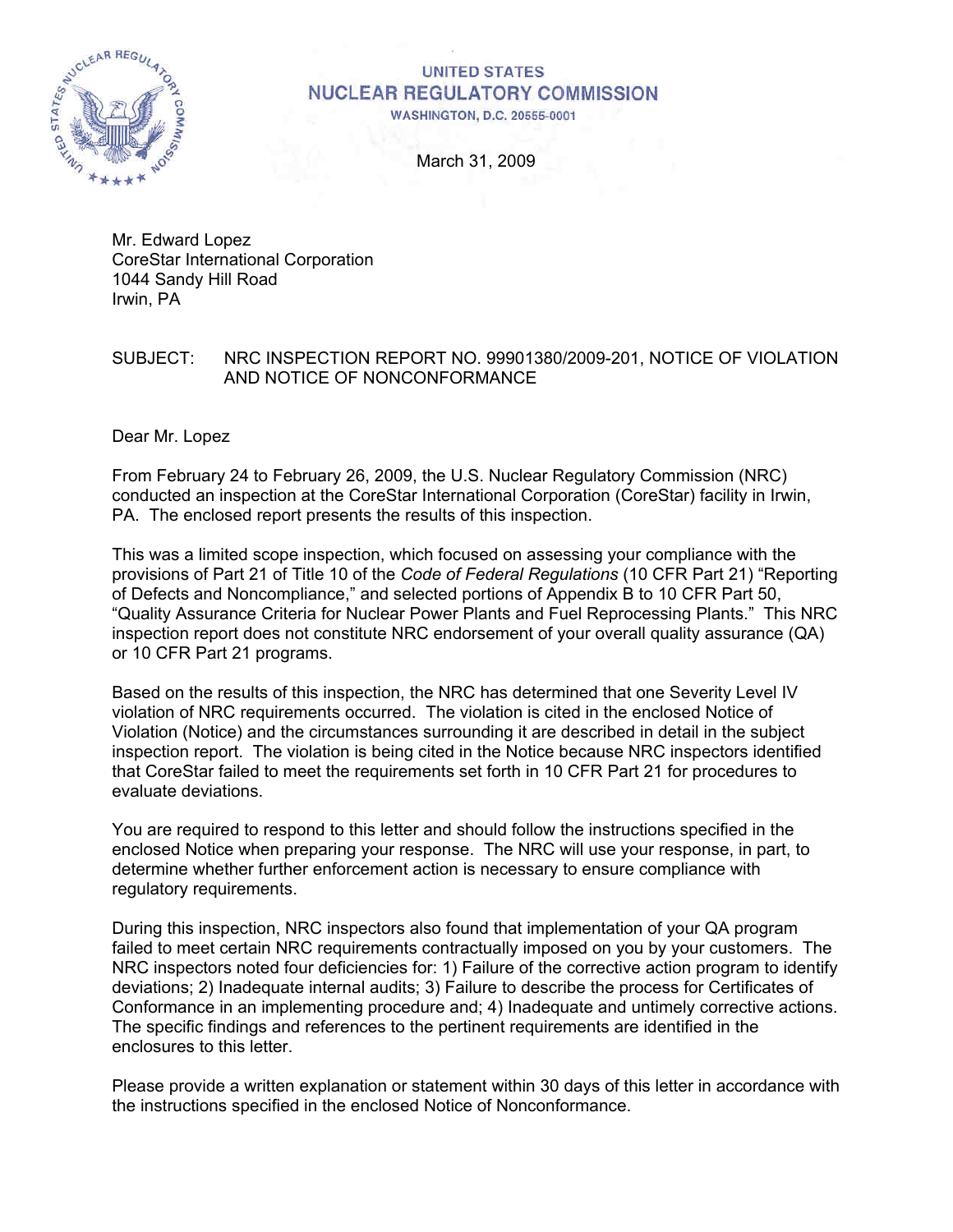In accordance with 10 CFR 2.390 of the NRC's "Rules of Practice," a copy of this letter, its enclosures, and your response will be made available electronically for public inspection in the NRC Public Document Room or from the NRC's document system (ADAMS), accessible from the NRC Web site at [http://www.nrc.gov/reading-rm/adams.html.](http://www.nrc.gov/reading-rm/adams.html) To the extent possible, your response should not include any personal privacy, proprietary, or Safeguards Information so that it can be made available to the Public without redaction. If personal privacy or proprietary information is necessary to provide an acceptable response, then please provide a bracketed copy of your response that identifies the information that should be protected and a redacted copy of your response that deletes such information. If you request to withhold material from public disclosure, you must specifically identify the portions of your response that you seek to have withheld, and provide in detail the bases for your claim (e.g., explain why the disclosure of information will create an unwarranted invasion of personal privacy or provide the information required by 10 CFR 2.390(b) to support a request for withholding confidential commercial or financial information). If Safeguards Information is necessary to provide an acceptable response, please provide the level of protection described in 10 CFR 73.21.

Sincerely,

# **/RA/ D.Skeen for**

 Patrick L. Hiland Division Director Division of Engineering Office of Nuclear Reactor Regulation

Docket No.: 99901380

## Enclosures: 1. Notice of Violation

- 2. Notice of Nonconformance
- 3. Inspection Report 99901380/2009-201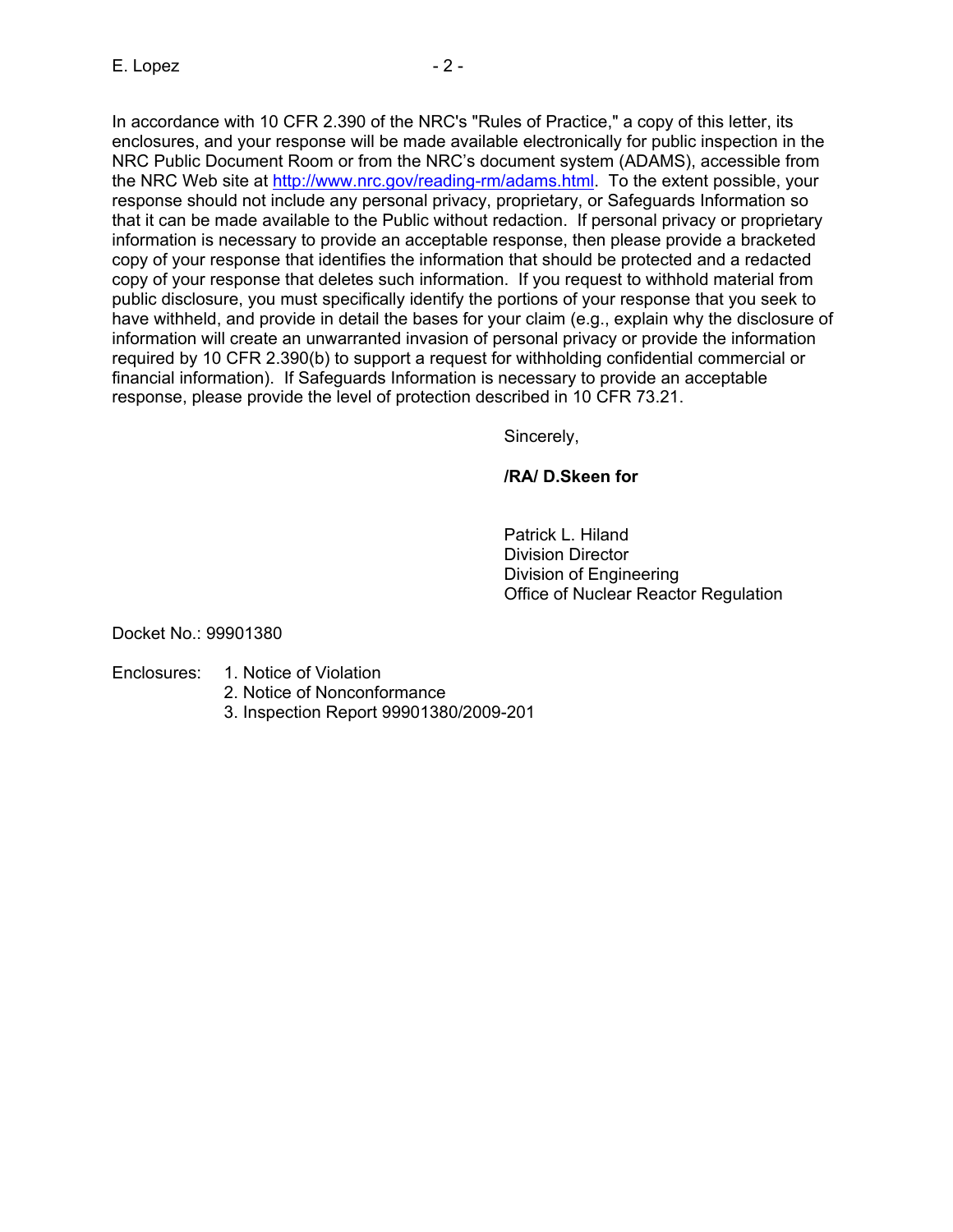In accordance with 10 CFR 2.390 of the NRC's "Rules of Practice," a copy of this letter, its enclosures, and your response will be made available electronically for public inspection in the NRC Public Document Room or from the NRC's document system (ADAMS), accessible from the NRC Web site at [http://www.nrc.gov/reading-rm/adams.html.](http://www.nrc.gov/reading-rm/adams.html) To the extent possible, your response should not include any personal privacy, proprietary, or Safeguards Information so that it can be made available to the Public without redaction. If personal privacy or proprietary information is necessary to provide an acceptable response, then please provide a bracketed copy of your response that identifies the information that should be protected and a redacted copy of your response that deletes such information. If you request to withhold material from public disclosure, you must specifically identify the portions of your response that you seek to have withheld, and provide in detail the bases for your claim (e.g., explain why the disclosure of information will create an unwarranted invasion of personal privacy or provide the information required by 10 CFR 2.390(b) to support a request for withholding confidential commercial or financial information). If Safeguards Information is necessary to provide an acceptable response, please provide the level of protection described in 10 CFR 73.21.

Sincerely,

# **/RA/ D.Skeen for**

 Patrick L. Hiland Division Director Division of Engineering Office of Nuclear Reactor Regulation

Docket No.: 99901380

## Enclosures: 1. Notice of Violation

- 2. Notice of Nonconformance
- 3. Inspection Report 99901380/2009-201

DISTRIBUTION:

RidsNroDcipCqvb RidsNroDcipCqvp KKavanagh

# **ADAMS Accession No.: ML090890243**

| <b>OFFICE</b>        |                       | EQVB/DE/NRR CQVP/DCIP/NRO |                   |            | EQVB/DE/NRR EQVB/DE/NRR BC: EQVB/DE/NRR | D:DE/NRR       |
|----------------------|-----------------------|---------------------------|-------------------|------------|-----------------------------------------|----------------|
| <b>NAME</b>          | NHall /               | <b>SCrane</b> /           | <b>CRoquecruz</b> | PPrescott  | DThatcher                               | <b>PHiland</b> |
|                      | <b>P.Prescott for</b> | <b>P.Prescott for</b>     |                   |            |                                         | D.Skeen for    |
| <b>DATE</b>          | 03/31/2009            | 03/31/2009                | 03/31/2009        | 03/31/2009 | 03/31/2009                              | 03/31/2009     |
| AFFIAILL BEAARD AABV |                       |                           |                   |            |                                         |                |

**OFFICIAL RECORD COPY**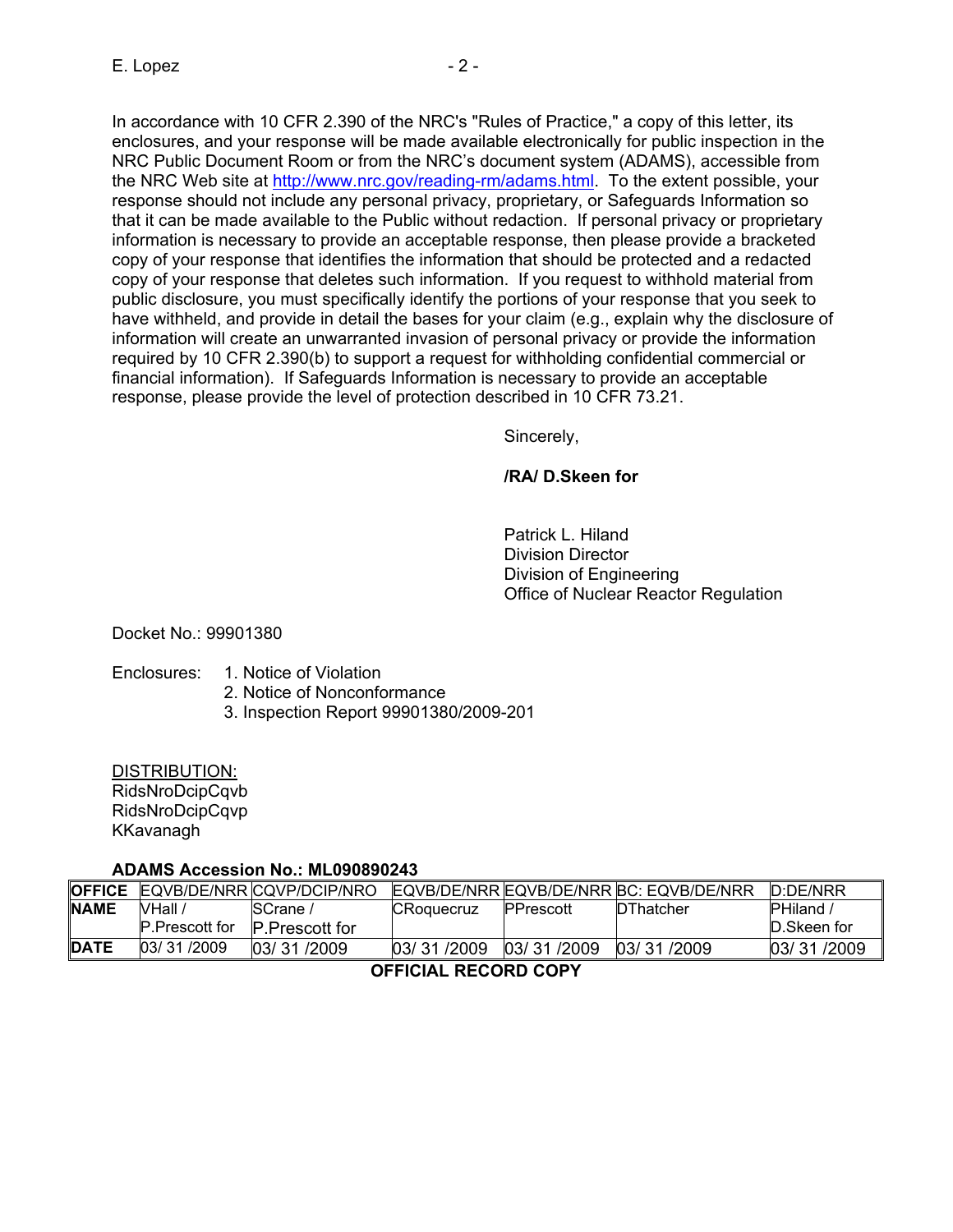## **NOTICE OF VIOLATION**

CoreStar International Corporation 1044 Sandy Hill Road Irwin, PA

Docket Number 99901380 Inspection Report No. 99901380/2009-201

Based on the results of a Nuclear Regulatory Commission (NRC) inspection conducted February 24 - 26, 2009, of activities performed at CoreStar International Corporation (CoreStar), a violation of NRC requirements was identified. In accordance with the NRC Enforcement Policy, the violation is listed below:

10 CFR Part 21, Section 21.21(a)(1), "Notification of failure to comply or existence of a defect and its evaluation," states in part that, "each individual, corporation, partnership, or other entity subject to 10 CFR Part 21 shall adopt appropriate procedures to evaluate deviations and failures to comply associated with substantial safety hazards as soon as practicable."

Contrary to the above, as of February 27, 2009:

CoreStar's 10 CFR Part 21 implementing procedure CIC-104, "Reporting of Defects and Noncompliance Pursuant to the Provisions of 10CFR21," Revision 1, dated July 14, 1997 was not an appropriate procedure to ensure effective evaluation of deviations and failures to comply associated with a substantial safety hazard. Specifically, CoreStar's procedure CIC-104 did not contain any guidance on how to evaluate deviations.

This issue has been identified as Violation 99901380/2009-201-01.

This is a Severity Level IV violation (Supplement VII).

Pursuant to the provisions of 10 CFR 2.201, "Notice of Violation," you are required to submit a written statement or explanation to the U.S. Nuclear Regulatory Commission, ATTN: Document Control Desk, Washington, D.C. 20555-0001, with a copy to the Director, Division of Engineering, Office of Nuclear Reactor Regulation, within 30 days of the date of the letter transmitting this Notice of Violation. This reply should be clearly marked as a "Reply to a Notice of Violation" and should include: (1) the reason for the violation, or, if contested, the basis for disputing the violation; (2) the corrective steps that have been taken and the results achieved; (3) the corrective steps that will be taken to avoid further violations; and (4) the date when full compliance will be achieved. Your response may reference or include previous docketed correspondence, if the correspondence adequately addresses the required response. Where good cause is shown, consideration will be given to extending the response time.

If you contest this enforcement action, you should also provide a copy of your response, with the basis for your denial, to the Director, Office of Enforcement, United States Nuclear Regulatory Commission, Washington, DC 20555-0001.

Because your response will be made available electronically for public inspection in the NRC Public Document Room or from the NRC's Agency-wide Documents Access and Management System (ADAMS), to the extent possible, it should not include any personal privacy, proprietary, or Safeguards Information so that it can be made available to the public without redaction. ADAMS is accessible from the NRC Web site at [http://www.nrc.gov/reading-rm/adams.html.](http://www.nrc.gov/reading-rm/adams.html) If personal privacy or proprietary information is necessary to provide an acceptable response,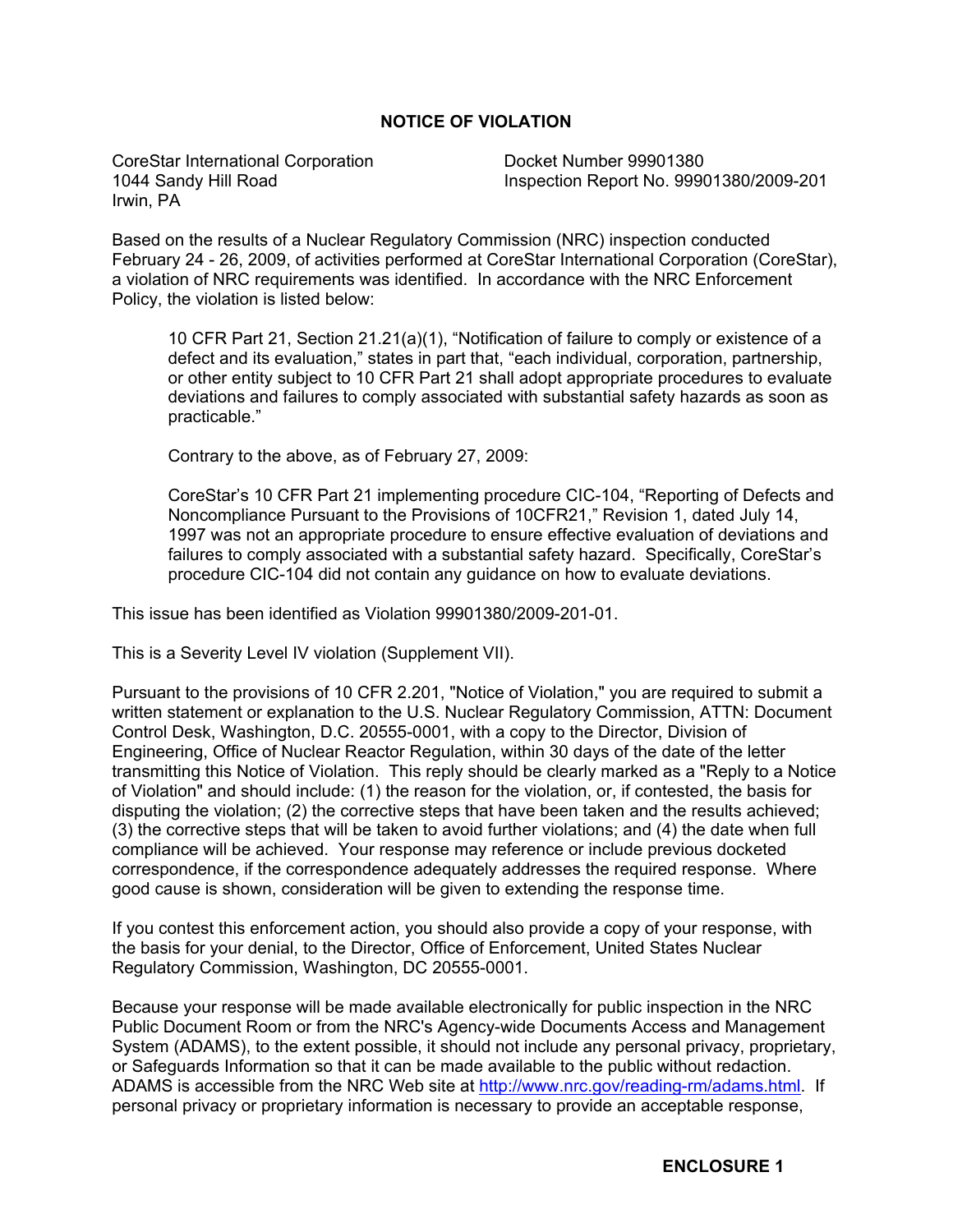then please provide a bracketed copy of your response that identifies the information that should be protected and a redacted copy of your response that deletes such information. If you request withholding of such material, you must specifically identify the portions of your response that you seek to have withheld and provide in detail the bases for your claim of withholding (e.g., explain why the disclosure of information will create an unwarranted invasion of personal privacy or provide the information required by 10 CFR 2.390(b) to support a request for withholding confidential commercial or financial information). If Safeguards Information is necessary to provide an acceptable response, please provide the level of protection, described in 10 CFR 73.21.

Dated this 31<sup>st</sup> day of March 2009.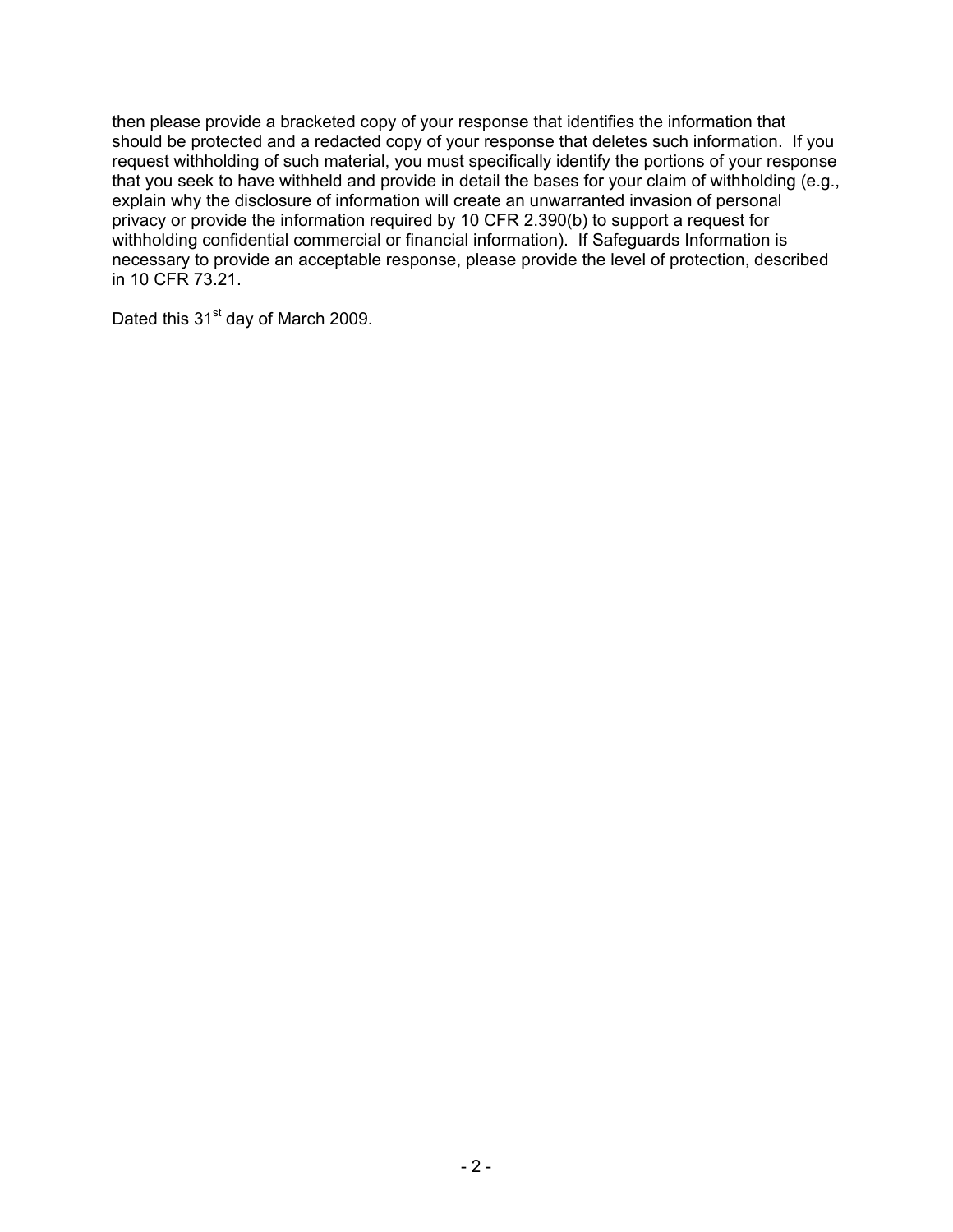## **NOTICE OF NONCONFORMANCE**

CoreStar International Corporation 1044 Sandy Hill Road Irwin, PA

Docket Number 99901380 Inspection Report No. 99901380/2009-201

Based on the results of a Nuclear Regulatory Commission (NRC) inspection conducted February 24 - 26, 2009, of activities performed at CoreStar International Corporation (CoreStar), certain activities were not conducted in accordance with NRC requirements, which were contractually imposed upon CoreStar by NRC licensees.

A. Criterion XVI, "Corrective Action," of Appendix B to 10 CFR Part 50, states in part that, "measures shall be established to assure that conditions adverse to quality, such as failures, malfunctions, deficiencies, deviations, defective material and equipment, and nonconformances are promptly identified and corrected."

Contrary to the above, on February 26, 2009:

- 1. CoreStar International Corporation Procedure CIC-107, Revision 2, "Non-Conformances and Corrective Action Procedure," dated August 30, 2007 did not establish measures for the identification of deviations.
- 2. CoreStar failed to identify deviations in safety-related purchase orders for eddy current testing services during outages at three plants between March 2004 and June 2006. The deviations related to the qualifications of a non-destructive testing (NDT) Level II personnel. This issue was identified during a review of CoreStar Nonconformance Report (CNR) Number 06-0023, dated December 1, 2006, related to the closeout of a Master-Lee Energy Services Audit finding. This audit finding identified that a NDT Level II qualification examination was improperly performed. During CoreStar's evaluation of the extent of condition they identified one individual who was qualified by the improper qualification examination. However, no deviations were identified for the work the individual performed for the outages.

This issue has been identified as Nonconformance 99901380/2009-201-02.

B. Criterion XVIII, "Audits," of Appendix B to 10 CFR Part 50, states in part that, "a comprehensive system of planned and periodic audits shall be carried out to verify compliance with all aspects of the quality assurance program and to determine the effectiveness of the program. The audits shall be performed in accordance with written procedures or check lists by appropriately trained personnel not having direct responsibilities in the areas being audited. Audit results shall be documented and reviewed by management having responsibility in the area audited. Followup action, including reaudit of deficient areas, shall be taken where indicated."

CoreStar Quality Assurance Manual CIC-001, Revision 1, dated May 5, 2006, Section 21, "Audits," paragraph 21.2, states in part that, "a written report documenting the audit results and required corrective action shall be prepared and distributed to appropriate management. The report shall require the audited organization to reply within a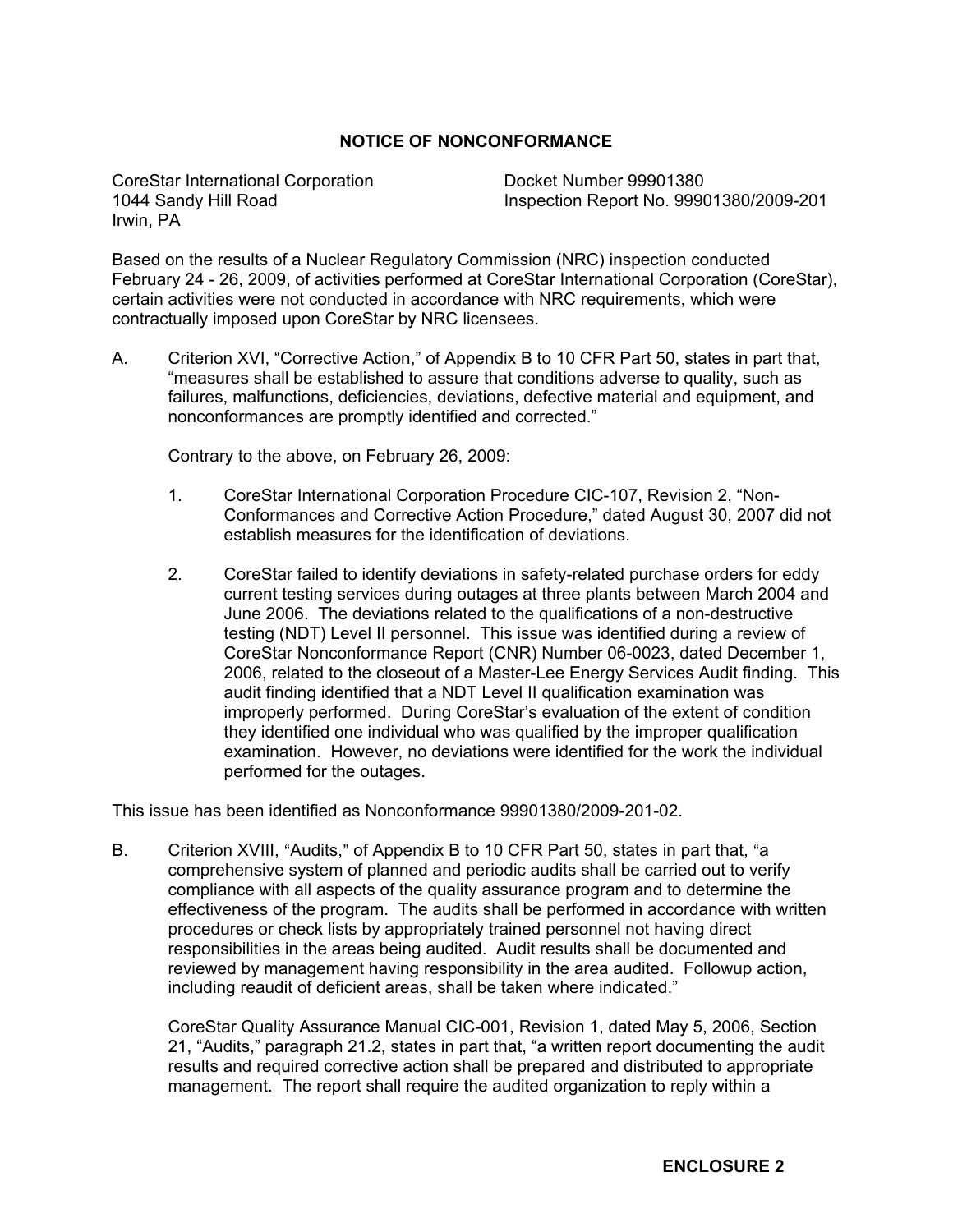specified time period, and to identify planned corrective actions and a schedule for implementation when corrective action is required."

CoreStar Procedure CIC-002, "Audit Procedure" Revision 4, dated October 1, 2008, paragraph 5.4.1, states in part that, "the disposition of all audit findings and designated observations shall be documented…" Section 3, "Definitions," of CIC-002 states in part that, "a finding is an audit result supported by objective evidence which reflects a violation of procedures or the QA program…" "An observation is an audit result supported by objective evidence, which while not a direct violation of procedures or standards, may potentially affect the quality of CoreStar's services or products, if not monitored or addressed. Observations do not require a written response unless so directed by the auditor."

Contrary to the above, on October 27, 2009:

The inspectors identified several examples of observations that met the definition of a finding. CoreStar failed to identify and perform any associated corrective actions. Some examples included:

1.) The "2006 Internal Audit Report," dated December 11, 2006, had an observation on CIC-114, "Indoctrination, Training, & Qualification of Personnel to Quality Control (QC) Inspector Status," in paragraph 4.1, that stated the QA manager is solely responsible for the indoctrination, training and qualification of QC personnel. There was an individual in the probe shop performing QC1 checks for calibration standards that had not been designated by the QA manager. Another observation was on CIC-112, "Document Control," that required applicable records to have a hard copy kept in place at CoreStar's facility and an electronic copy kept offsite. The auditor did not find copies for training, certifications, or audits kept offsite electronically.

2.) The "Audit Report for CoreStar International #E08," dated December 6, 2007, had an observation on an outside agency (Wiltec) that was used for non-destructive examination (NDE) instruction. There was no evidence that CoreStar evaluated or audited the agency and that the instructor was qualified to provide this service. Another observation noted that four procedures that had been revised were not in the controlled Quality Assurance Manual (QAM) provided to the audit team.

This issue has been identified as Nonconformance 99901380/2009-201-03.

C. Criterion VII, "Control of Purchased Material, Equipment, and Services" of Appendix B to 10 CFR Part 50, states in part that, "measures shall be established to assure that purchased material, equipment and services, whether purchased directly or through contractors and subcontractors, conform to the procurement documents. These measures shall include provisions, as appropriate, for source evaluation and selection, objective evidence of quality furnished by the contractor or subcontractor, inspection at the contractor or subcontractor source, and examination of products upon delivery."

Contrary to the above, as of February 26, 2009:

CoreStar failed to establish measures to assure that Certificates of Conformance provided by CoreStar conform to procurement documents. Specifically, CoreStar's implementing procedure did not describe a certification system for safety-related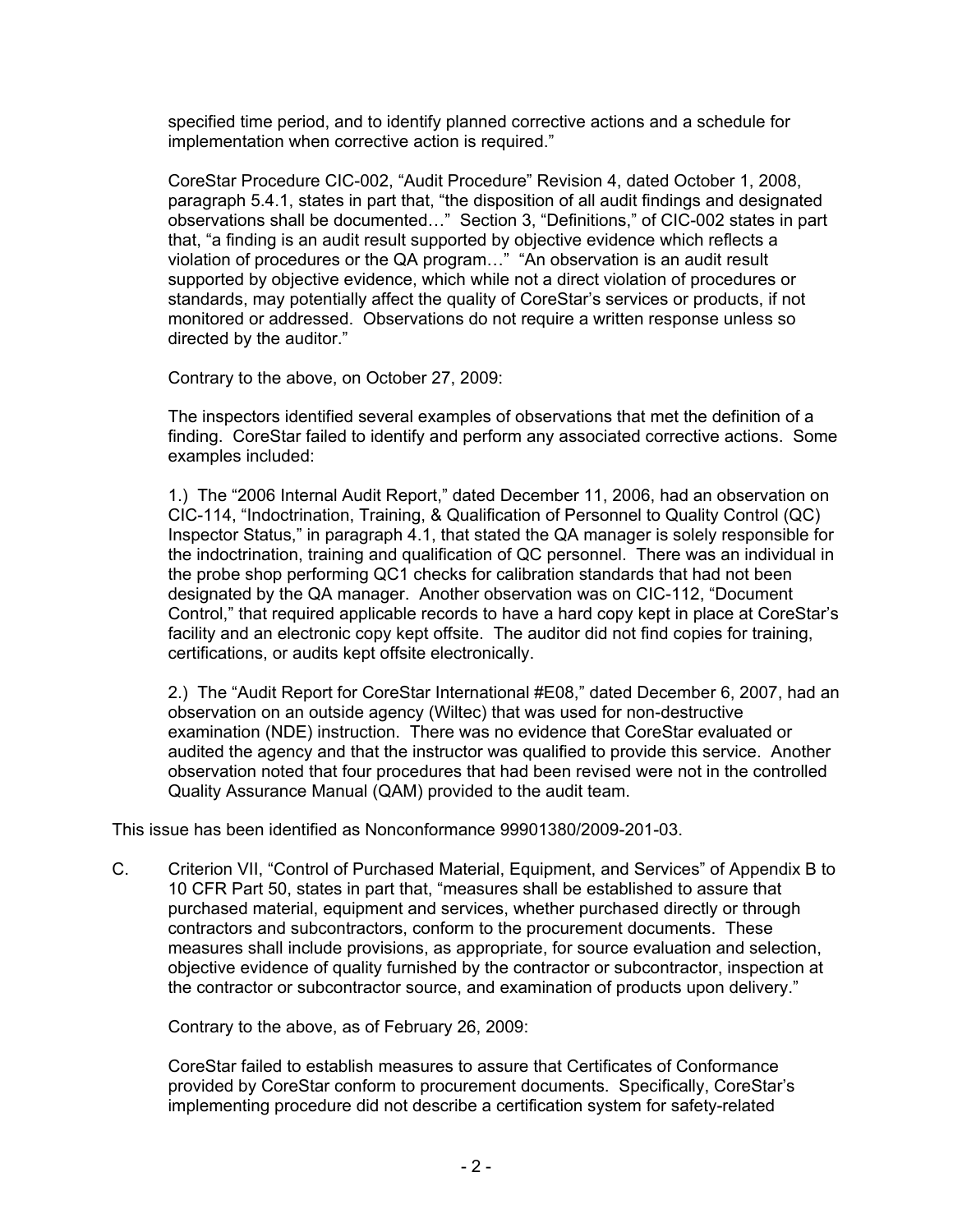products or services provided by CoreStar. CoreStar failed to provide Certificates of Conformance to Master-Lee Energy Services for:

- 1) Safety-related standards and software as required in purchase order 5571 (CoreStar work order 3563), dated February 22, 2008, and;
- 2) Safety-related standards as required in purchase order 5589 (CoreStar work order 3641), dated March 24, 2008.

This issue has been identified as Nonconformance 99901380/2009-201-04.

D. Criterion XVI, "Corrective Action" of Appendix B to 10 CFR Part 50, states in part that, "measures shall be established to assure that conditions adverse to quality, such as failures, malfunctions, deficiencies, deviations, defective material and equipment, and nonconformances are promptly identified and corrected."

CIC Quality Assurance Manual CIC-001, Revision 1, dated May 5, 2006, Section 19, "Corrective Actions," paragraph 19.1, states in part that, "the need for corrective action is identified from sources such as nonconformances, failures, malfunctions, audits, inspections, and surveillance. Quality Assurance participates in verifying that appropriate corrective action is implemented."

CoreStar procedure CIC-107, Revision 2, dated August 30, 2007, "Non-conformance and Corrective Action Procedure," states in part that, "CoreStar management will define corrective actions during the periodic CNR reviews. Quality Assurance will verify completion of corrective actions when participating in the annual reviews."

Contrary to the above, as of February 26, 2009:

CoreStar failed to perform the corrective action identified in CNR 06-0022. CNR 060022 identified the following corrective action: revision of the CoreStar finding form by addition of a "followup" section. CoreStar failed to add this "followup" section to their finding form during the last revision of this form on October 10, 2008.

This issue has been identified as Nonconformance 99901380/2009-201-05.

Please provide a written statement or explanation to the U.S. Nuclear Regulatory Commission, ATTN: Document Control Desk, Washington, DC 20555-0001 with a copy to the Director, Division of Engineering, within 30 days of the date of the letter transmitting this Notice of Nonconformance. This reply should be clearly marked as a "Reply to a Notice of Nonconformance" and should include for each noncompliance: (1) the reason for the noncompliance, or if contested, the basis for disputing the noncompliance; (2) the corrective steps that have been taken and the results achieved; (3) the corrective steps that will be taken to avoid non-compliances; and (4) the date when your corrective action will be completed. Where good cause is shown, consideration will be given to extending the response time.

Because your response will be made available electronically for public inspection in the NRC Public Document Room or from the NRC's document system (ADAMS), accessible from the NRC Web site at <http://www.nrc.gov/reading-rm/adams.html>, to the extent possible, it should not include any personal privacy, proprietary, or Safeguards Information so that it can be made available to the public without redaction. If personal privacy or proprietary information is necessary to provide an acceptable response, then please provide a bracketed copy of your response that identifies the information that should be protected and a redacted copy of your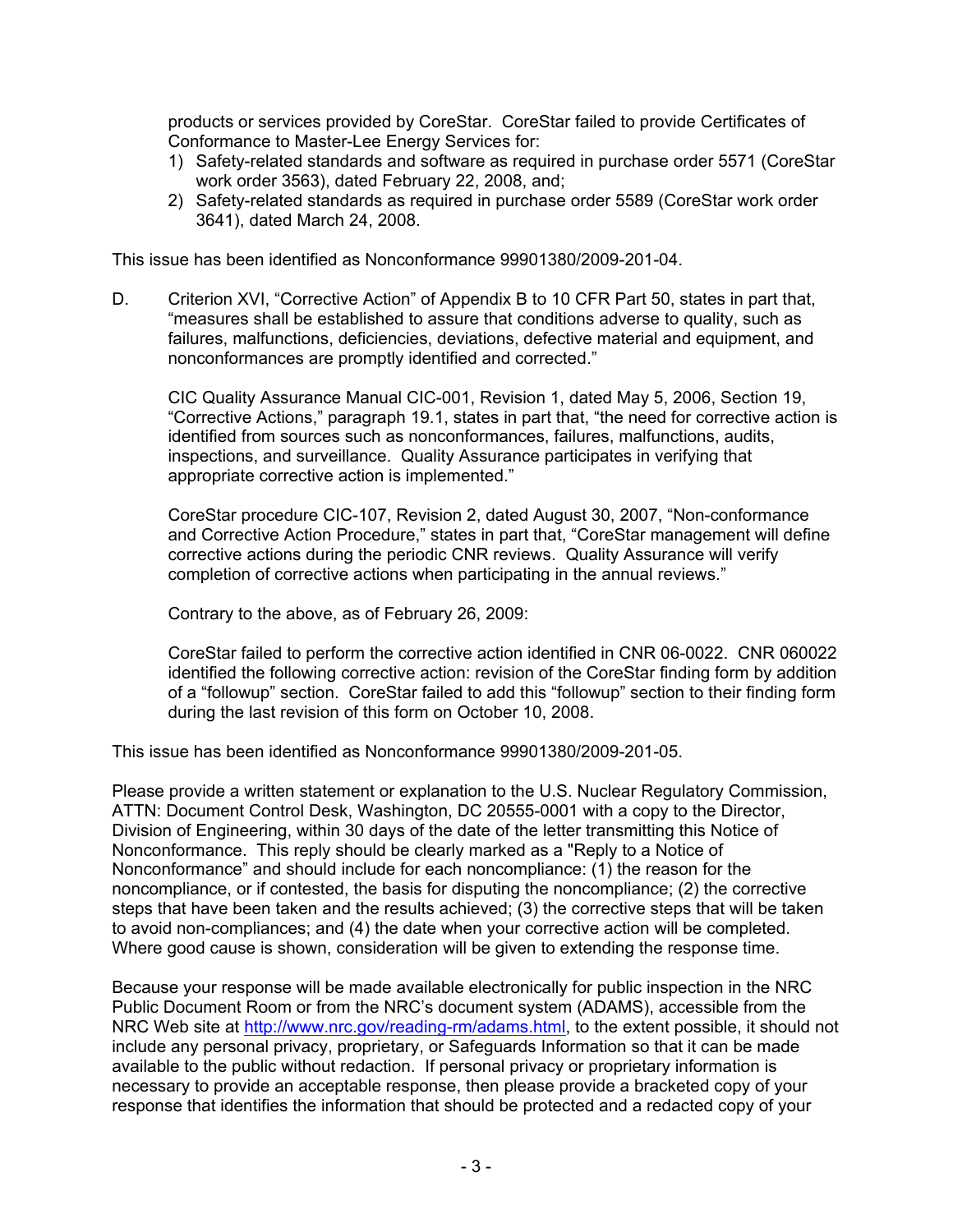response that deletes such information. If you request withholding of such material, you must specifically identify the portions of your response that you seek to have withheld and provide in detail the bases for your claim of withholding (e.g., explain why the disclosure of information will create an unwarranted invasion of personal privacy or provide the information required by 10 CFR 2.390(b) to support a request for withholding confidential commercial or financial information). If Safeguards Information is necessary to provide an acceptable response, please provide the level of protection described in 10 CFR 73.21.

Dated this 31<sup>st</sup> day of March 2009.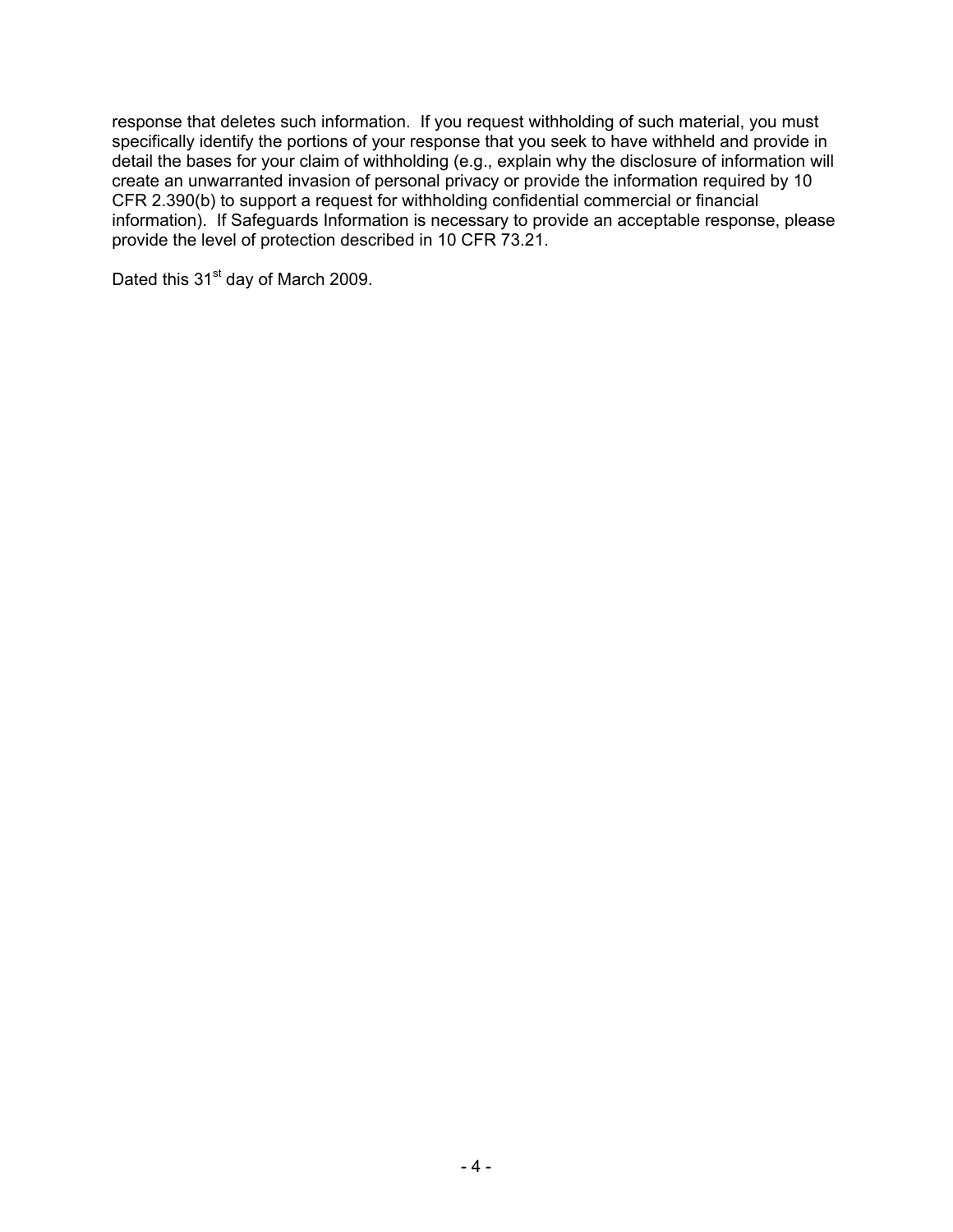## U.S. NUCLEAR REGULATORY COMMISSION OFFICE OF NUCLEAR REACTOR REGULATION DIVISION OF ENGINEERING VENDOR INSPECTION REPORT

| Docket No.:              | 99901380                                                                                                                                                                                                                                                                                                                                                                                                                     |
|--------------------------|------------------------------------------------------------------------------------------------------------------------------------------------------------------------------------------------------------------------------------------------------------------------------------------------------------------------------------------------------------------------------------------------------------------------------|
| Report No.:              | 99901380/2009-201                                                                                                                                                                                                                                                                                                                                                                                                            |
| Vendor:                  | CoreStar International Corporation (CoreStar)<br>1044 Sandy Hill Road<br>Irwin, PA                                                                                                                                                                                                                                                                                                                                           |
| Vendor Contact:          | <b>Edward Lopez</b><br>President<br>Phone: (724)744-4094 x301<br>Lopez@CoreStar-corp.com                                                                                                                                                                                                                                                                                                                                     |
| Nuclear Industry:        | CoreStar provides eddy current testing products and services to<br>the commercial nuclear power industry. CoreStar is the original<br>equipment manufacturer for safety-related eddy current testing<br>hardware, software, and calibration standards. CoreStar provides<br>safety-related calibration services and qualified eddy current<br>testing personnel in support of safety-related non-destructive<br>examination. |
| <b>Inspection Dates:</b> | February 24 - February 26, 2009                                                                                                                                                                                                                                                                                                                                                                                              |
| Inspection Team Leader:  | Victor Hall, DE/NRR                                                                                                                                                                                                                                                                                                                                                                                                          |
| Inspectors:              | Paul Prescott, DE/NRR<br>Carla Roquecruz, DE/NRR<br>Samantha Crane, DCIP/NRO                                                                                                                                                                                                                                                                                                                                                 |
| Approved by:             | Dale Thatcher, Chief<br><b>Quality &amp; Vendor Branch</b><br>Division of Engineering<br>Office of Nuclear Reactor Regulation                                                                                                                                                                                                                                                                                                |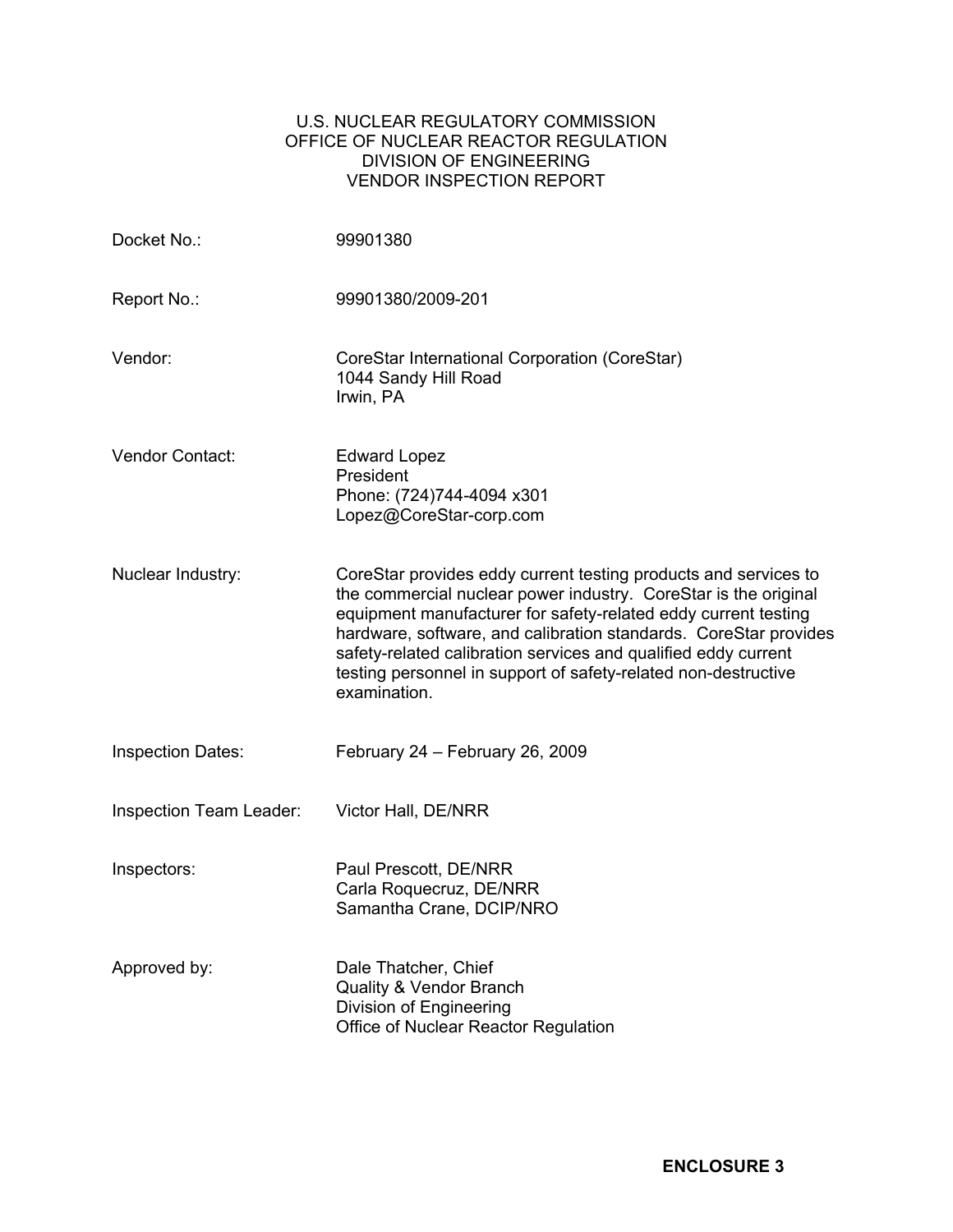# **EXECUTIVE SUMMARY**

#### CoreStar International Corporation (CoreStar) 99901380/2009-201

The purpose of this inspection was to review selected portions of CoreStar's quality assurance (QA) and 10 CFR Part 21 (Part 21) programs. The inspectors focused on CoreStar's products and services supplied as basic components to NRC-licensed facilities. The inspection was conducted at CoreStar's manufacturing facility in Irwin, Pennsylvania.

The NRC inspection bases were:

- Appendix B, "Quality Assurance Criteria for Nuclear Power Plants and Fuel Reprocessing Plants," to Part 50 of Title 10 of the *Code of Federal Regulations;* and
- 10 CFR Part 21, "Reporting of Defects and Noncompliance."

There were no NRC inspections of CoreStar's facility in Irwin, Pennsylvania in the previous five years. The results of this inspection are summarized below.

#### 10 CFR Part 21 Program

The inspectors identified one violation of Part 21. Violation 99901380/2009-201-01 was cited for failure to adequately prescribe the process to perform an evaluation, as specified in Part 21. With the exception of the violation noted above, the inspectors concluded that CoreStar's Part 21 program was consistent with regulatory requirements.

#### Corrective Action

Nonconformances 99901380/2009-201-02 and 99901380/2009-201-05 were cited for failure to establish adequate measures for the identification of deviations and inadequate and untimely corrective actions, respectively. With the exception of the above nonconformances, the inspectors determined that CoreStar's corrective action program and implementation met the requirements of Criterion XVI of Appendix B to 10 CFR Part 50.

#### Audits

The inspectors identified one nonconformance to 10 CFR Part 50, Appendix B. Nonconformance 99901380/2009-201-03 was cited for failure to adequately categorize audit observations as findings. As a result CoreStar did not take action to properly document and disposition the items. With the exception of the nonconformance noted above, the inspectors concluded that CoreStar's audit program requirements and implementation were consistent with the regulatory requirements of Criterion XVIII of Appendix B to 10 CFR Part 50.

#### Procurement

The inspectors identified one nonconformance to 10 CFR Part 50, Appendix B. Nonconformance 99901380/2009-201-04 was cited for failure to prescribe in implementing procedures a certification system for safety-related products or services provided by CoreStar. With the exception of the nonconformance noted above, the inspectors concluded that CoreStar's implementation of procurement document controls to sub-suppliers was consistent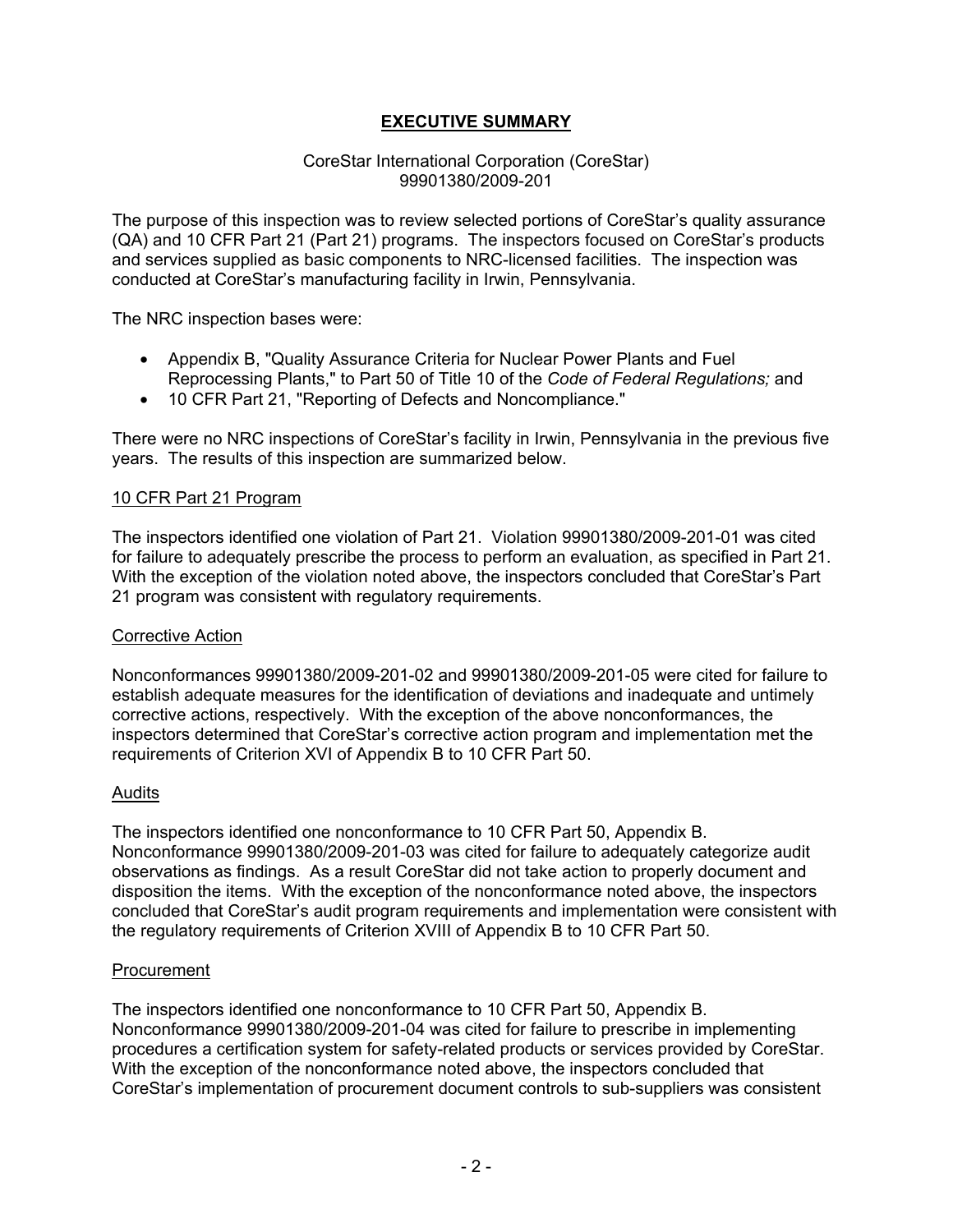with the regulatory requirements of 10 CFR 21.31, "Procurement Documents," and Criterion VII of Appendix B to 10 CFR Part 50.

#### Measuring and Test Equipment

Based on the review of CoreStar's control of the measuring and test equipment process, implementing procedures, and calibration records, the inspectors determined that CoreStar's process met the requirements of Criterion XII of Appendix B to 10 CFR Part 50. No findings of significance were identified.

## **Training**

Based on the review of CoreStar's training process, implementing procedures, and associated personnel records, the inspectors determined that CoreStar's process met the requirements of Criterion II of Appendix B to 10 CFR Part 50. No findings of significance were identified.

#### **Organization**

The inspectors concluded that CoreStar's organizational structure was consistent with the regulatory requirements of Criterion I of Appendix B to 10 CFR Part 50. No findings of significance were identified.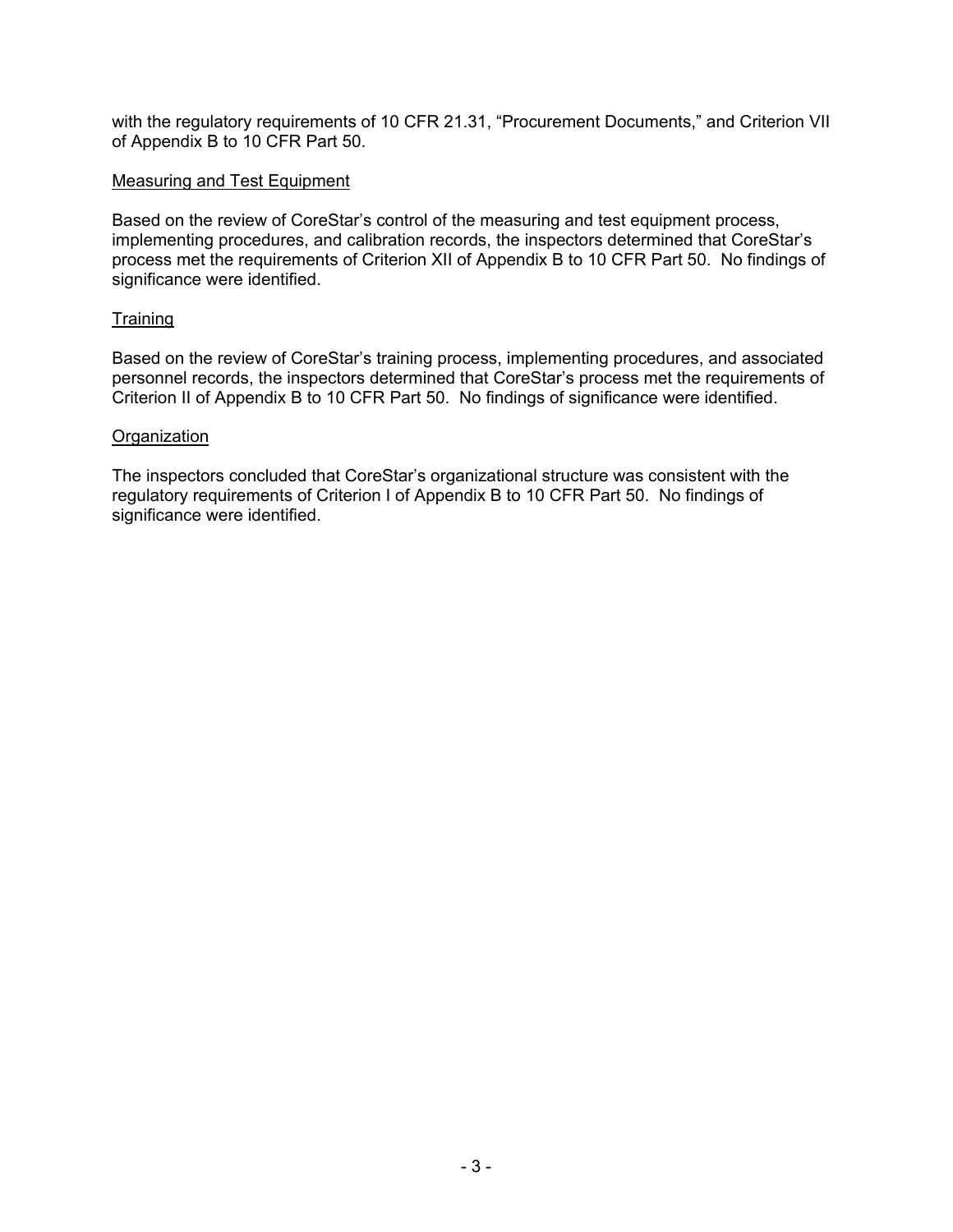# **REPORT DETAILS**

#### 1. 10 CFR Part 21 Program

#### a. Inspection Scope

The inspectors reviewed CoreStar's Quality Assurance Manual (QAM), Revision 1, dated May 5, 2006, and procedures that govern the Part 21 program to determine compliance with Part 21. Specifically, the inspectors focused on implementing procedure CoreStar International Corporation (CIC)-104, Revision 1, "Reporting of Defects and Noncompliance Pursuant to the Provisions of 10CFR21," dated July 14, 1997, and CIC-107, Revision 2, "Non-Conformance and Corrective Action Procedure," dated August 30, 2007.

The inspectors discussed the Part 21 process with members of CoreStar's management and technical staff to evaluate CoreStar's Part 21 program. CoreStar had not performed any Part 21 evaluations for the inspectors' review.

#### b. Observations and Findings

The inspectors verified that CoreStar established CIC-104 to meet the requirements of 10 CFR Part 21. The inspectors noted that CIC-104 outlined the process used by CoreStar for the reporting of defects, as well as the responsibilities of employees, managers, and the Quality Assurance (QA) Manager with respect to Part 21.

CIC-104 stated in part that the responsible manager "holds the primary responsibility for addressing defect and noncompliance issues brought to his/her attention by CoreStar personnel pursuant to 10CFR21." The procedures further stated in part that the cognizant manager "shall elevate 'substantial safety hazard' issues to the CoreStar Quality Assurance Manager, CoreStar President, customer, and/or NRC as applicable to the situation and pursuant to 10CFR21." The QA manager's responsibilities were listed in part to "assist in the evaluation of the issue and associated corrective action."

The inspectors noted, however, that CIC-104 did not address the procedural requirements of Part 21.21(a) for the evaluation of deviations. Specifically, Paragraph 21.21(a)(1) requires in part that:

"Each individual, corporation, partnership, or other entity subject to 10 CFR Part 21 shall adopt appropriate procedures to evaluate deviations and failures to comply associated with substantial safety hazards as soon as practicable."

The inspectors determined that CIC-104 was not an appropriate procedure to ensure effective evaluation of deviations and failures to comply associated with a substantial safety hazard. This issue was identified as Violation 99901380/2009-201-01.

The inspectors further noted that the responsibilities noted above illustrated a misunderstanding of the Part 21 process. The inspectors noted that the descriptions of the responsibilities incorrectly assumed that employees and their managers would be able to identify substantial safety hazards without performing a Part 21 evaluation. CoreStar management discussed its Part 21 process with the inspectors and noted that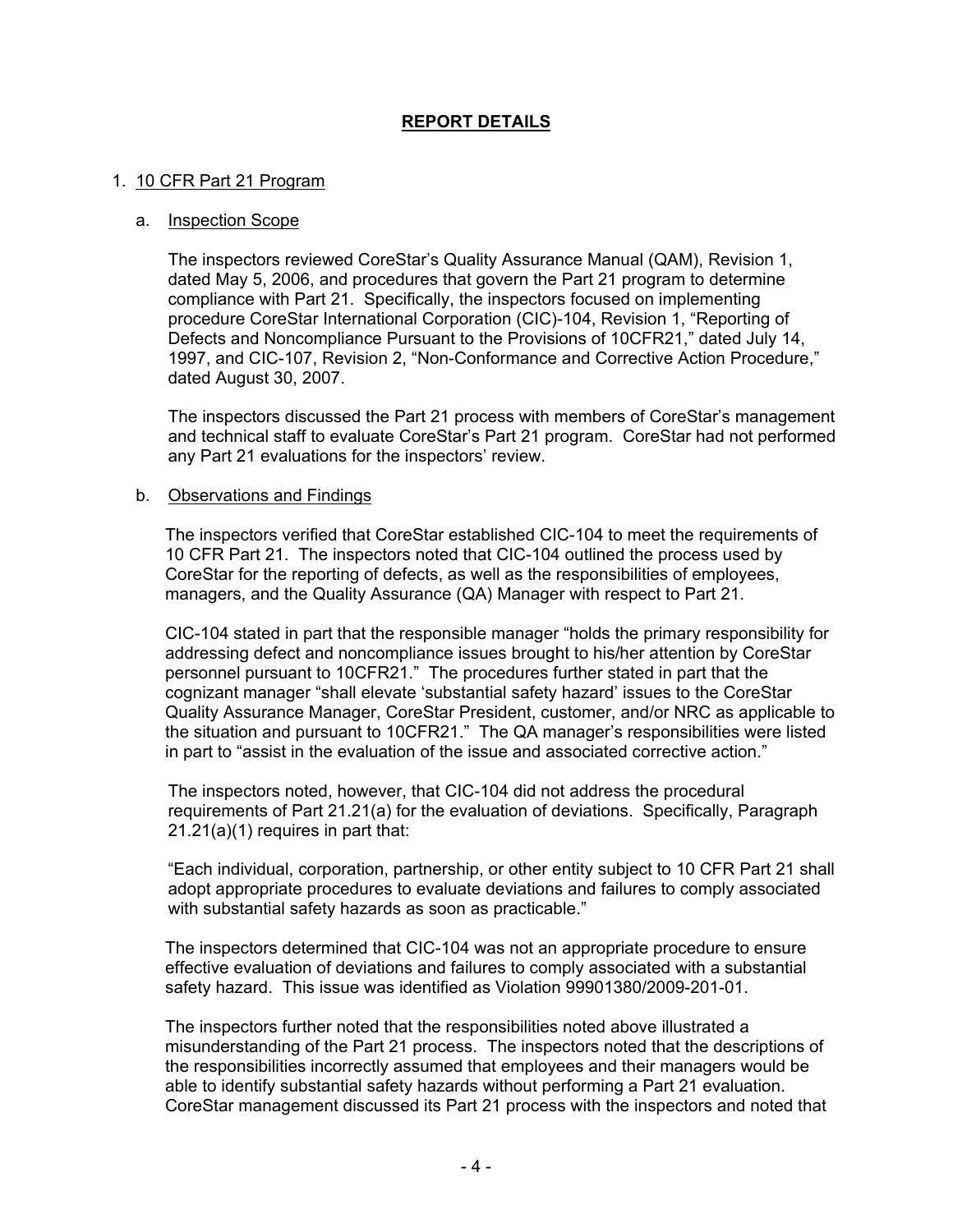Part 21 evaluations would be performed in the CoreStar Nonconformance Report (CNR) process. The inspectors identified, however, that CoreStar had not performed any Part 21 evaluations since the company's inception.

The inspectors reviewed CoreStar's process for the identification of deviations as part of the review of CoreStar's corrective action program. This review is in the Section 2 of this inspection report.

c. Conclusions

The inspectors identified one violation of Part 21. Violation 99901380/2009-201-01 was cited for failure to adequately prescribe the process to perform an evaluation, as specified in Part 21. With the exception of the violation noted above, the inspectors concluded that CoreStar's Part 21 program was consistent with regulatory requirements.

#### 2. Corrective Action

#### a. Inspection Scope

The inspectors reviewed the QA procedures that govern the implementation of CoreStar's corrective action program to ensure the procedures provided adequate guidance consistent with the requirements of Appendix B to 10 CFR Part 50, and 10 CFR Part 21. The inspectors also reviewed all of CoreStar's CNRs since 2006, to assess CoreStar's implementation of its corrective action program.

#### b. Observations and Findings

## b1. Corrective Action Program

CIC-107 defined the process by which CoreStar identified and resolved issues related to nonconformances and how CoreStar identified the need for corrective actions. This procedure outlined the issuance, disposition, filing, and review of CNRs. The inspectors verified that all of CoreStar's identified non-conformances were tracked through a CNR form, per CIC-107. The inspectors noted that CoreStar employees were trained and expected to complete a CNR when non-conformances are identified.

The inspectors noted that CIC-107 directed CoreStar management to review CNRs annually to detect trends and establish corrective actions. CIC-107 directed CoreStar management to define corrective actions during the periodic CNR reviews and for QA to verify completion of corrective actions when participating in the annual reviews.

CoreStar had revised CIC-107 on August 30, 2007, as a result of a November 2006, Nuclear Procurement Issues Committee (NUPIC) audit finding. The procedure was revised to provide a connection between the CNR process and the Part 21 procedure, CIC-104. Specifically, paragraph 5.5.4 was added to CIC-107 which stated:

"All CNR's will be evaluated for potential Part 21 violation. If a Part 21 violation is present, all reporting will be handled in accordance with CIC-104, the CoreStar 10CFR21 reporting procedure."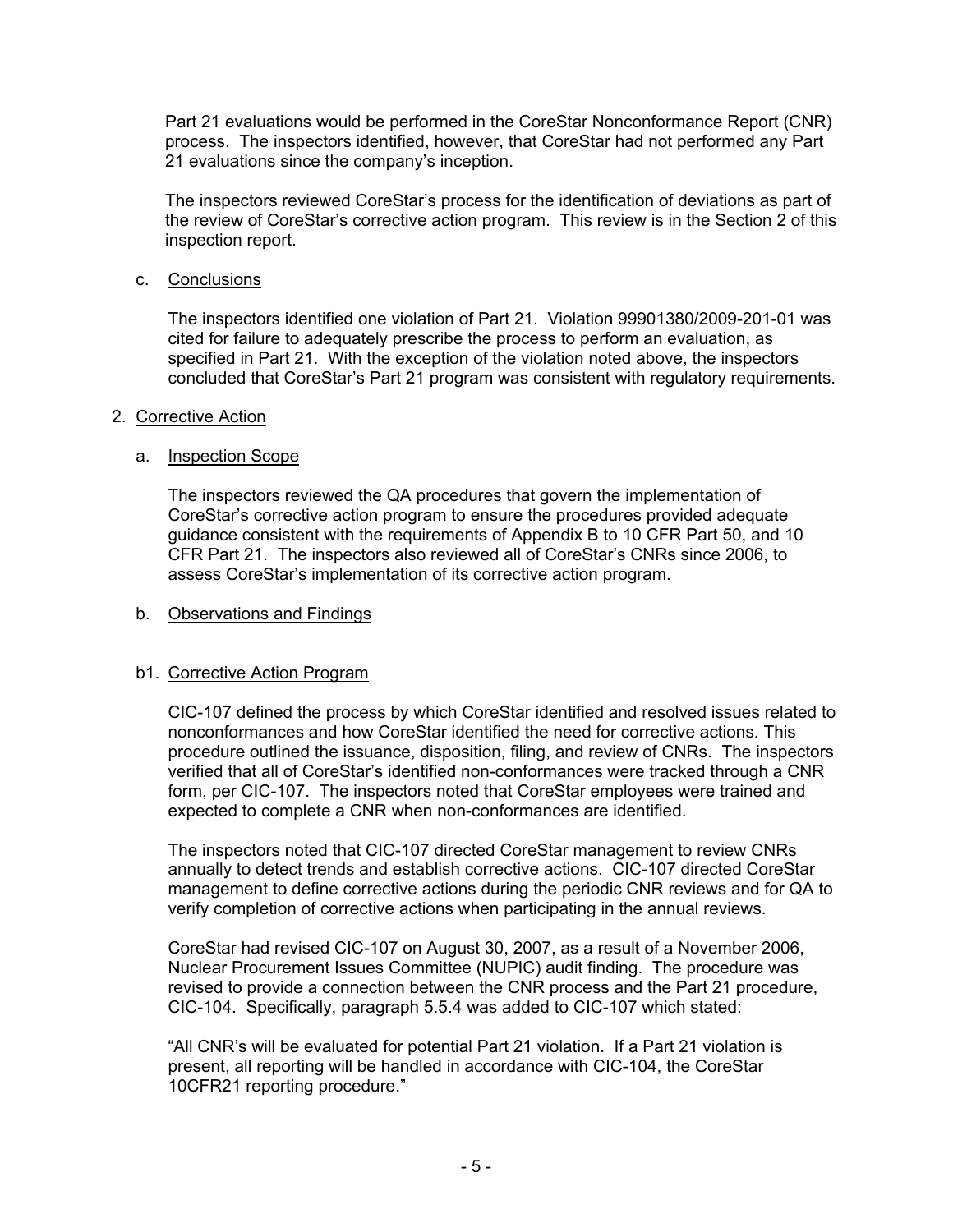However, the inspectors determined that CoreStar's procedures did not assure that conditions adverse to quality were promptly identified and corrected, per Criterion XVI of Appendix B to 10 CFR Part 50. Specifically, CoreStar's corrective action procedures would not identify deviations in a timely manner. This was identified as Nonconformance 99901380/2009-201-02. The inspectors noted two examples of deviations that were not identified by CoreStar due to procedural deficiencies:

- 1 CoreStar failed to identify a deviation in safety-related purchase orders for eddy current testing (ECT) services during outages at three plants between March 2004, and June 2006. The deviation related to the qualifications of a nondestructive testing (NDT) Level II individual. This issue was documented in CNR 06-0023, dated December 1, 2006. This was one identified example of Nonconformance 99901380/2009-201-02.
- 2. A Master-Lee Energy Services audit finding identified that a NDT Level II qualification examination was improperly performed. During CoreStar's evaluation of the extent of condition they identified one individual who was qualified by the improper qualification examination and provided justification based on direct observation of the individual's work for the validity of his qualification. However, they failed to identify the deviation from the technical requirements of the purchase orders and to perform a Part 21 evaluation. This was a second identified example of Nonconformance 99901380/2009-201-02.

## b2. Corrective Action Implementation

 During the review of CoreStar's CNRs, the inspectors identified an instance of a CNR that was closed without completing the corrective actions. CNR 06-0022, dated December 1, 2006, was issued in response to a Nuclear Industry Assessment Committee (NIAC) Westinghouse audit deviation report (06-195-W009). The deviation report was issued for inadequate audit follow-up and closeout. The associated CNR stated the cause of the deficiency was due to the finding form used for audits. Specifically, the finding form did not have a section for follow-up. CoreStar's proposed corrective action was to revise procedure CIC-002, "Audit Procedure," to add a follow up section to the finding form. CoreStar's corrective action procedure, CIC-107, paragraph 5.5.3 stated that:

"CoreStar management will define corrective actions during the periodic CNR reviews. Quality Assurance will verify completion of corrective actions when participating in the annual reviews."

The inspectors noted that CIC-002 was revised on August 30, 2007, and CNR 06-0022 was closed on September 22, 2208. However, CoreStar failed to complete corrective actions for the identified condition adverse to quality. Specifically, CoreStar did not add a follow-up section to the finding form as required in CNR 06-0022. This issue was identified as Nonconformance 99901380/2009-201-05.

## c. Conclusion

Nonconformances 99901380/2009-201-02 and 99901380/2009-201-05 were cited for failure to establish adequate measures for the identification of deviations and inadequate and untimely corrective actions, respectively. With the exception of the above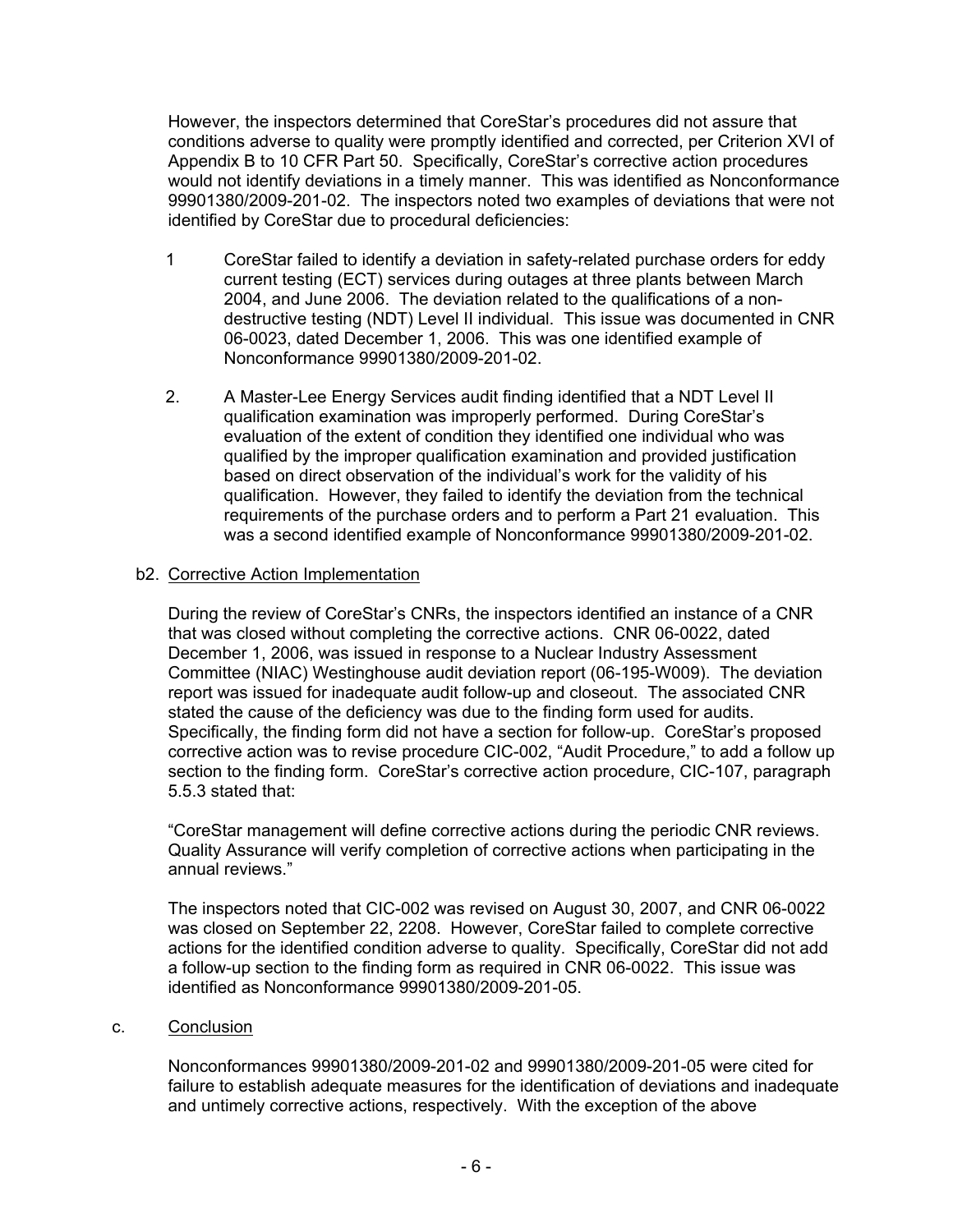nonconformances, the inspectors determined that CoreStar's corrective action program and implementation met the requirements of Criterion XVI of Appendix B to 10 CFR Part 50.

## 3. Audits

#### a. Inspection Scope

The inspectors reviewed Section 21, "Audits," of CoreStar's QAM and implementing procedures that govern the process for internal and external audits. The inspectors evaluated a sample of external and internal audit reports and qualification records for personnel to verify compliance with the program requirements.

#### b. Observations and Findings

#### b1. External Audits

The inspectors noted that Section 21, "Audits," of CoreStar's QAM provided a description of the process and requirements for performing internal and external audits. Implementing procedure, CIC-002, "Audit Procedure," Revision 4, dated October 1, 2008, provided specific requirements, such as audit plans, checklists, and reports for all of CoreStar's audits. The inspectors noted that CoreStar form, "Attachment 2 – Typical Audit Checklist," was of sufficient detail to provide an adequate scope for a supplier audit.

The inspectors reviewed CoreStar's Approved Supplier List (ASL). The ASL had five suppliers. The inspectors reviewed all of CoreStar's recent external supplier audits. CoreStar's audit schedule was based on a period of less than three years for the suppliers to ensure ongoing compliance with its QAM. The inspectors verified that CoreStar's recent audits of the following suppliers met the requirements of Criterion XVIII of Appendix B to 10 CFR Part 50.

- Anatec International, in San Clemente, California, which supplied ECT certified nondestructive examination (NDE) personnel and lead auditor services;
- Maintenance & Inspections Services, Incorporated (MIS), in Morganton, North Carolina, which supplied ECT certified NDE personnel and lead auditor services;
- Cal Tec Labs, Incorporated, in Pittsburgh, Pennsylvania, which supplied National Institute of Standards & Technology (NIST) traceable calibration services;
- Master Lee Energy Services, in Latrobe, Pennsylvania, which supplied ECT certified NDE personnel; and
- Wiltec ET, in Big Bear Lake, California, which supplied ECT certified NDE personnel.

The inspectors' review of external audits did not identify any findings of significance.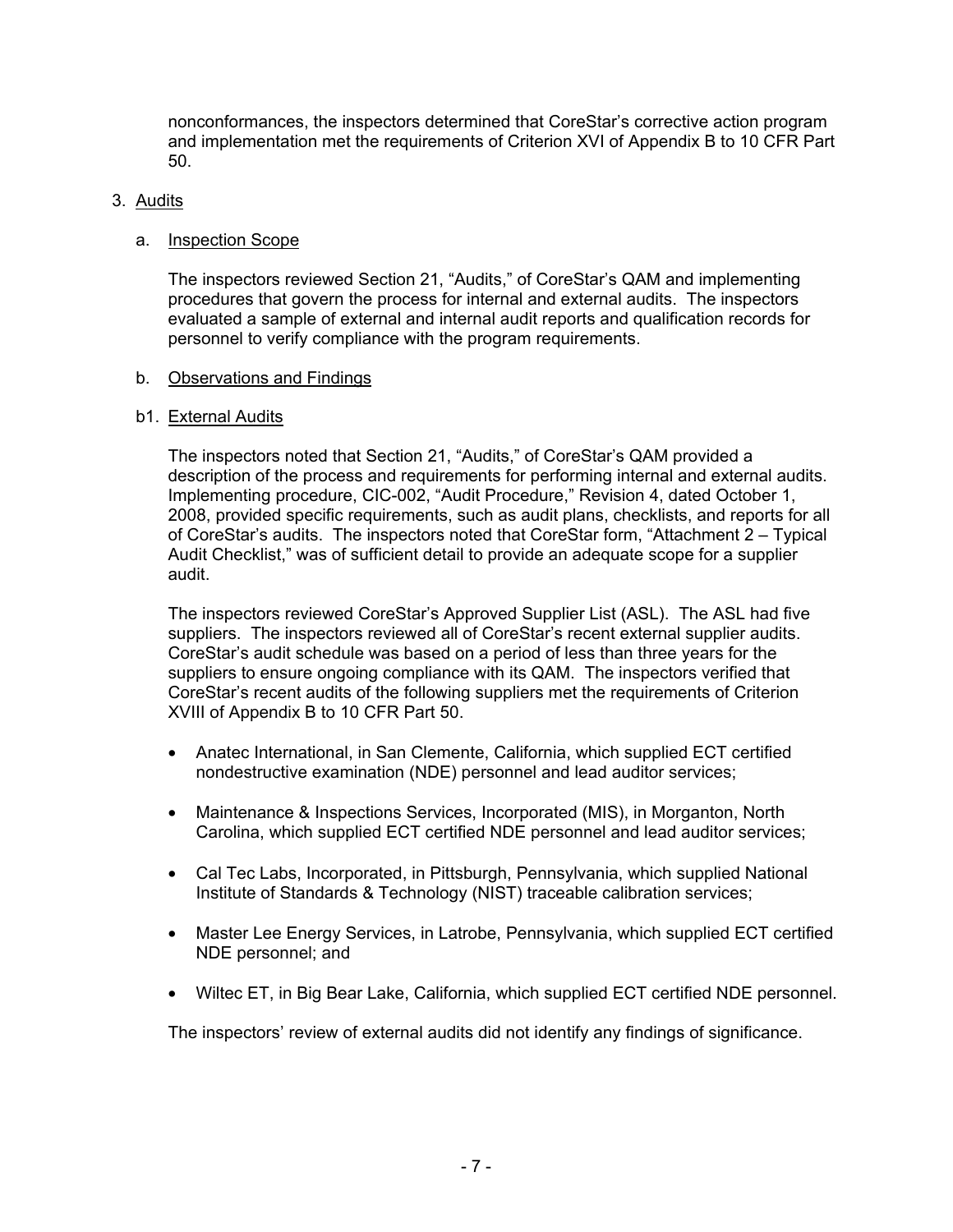#### b2. Internal Audits

The inspectors noted that CoreStar performed internal audits of each section of its QAM at least once every 24 months. The inspectors verified, in the sample of audits reviewed, that CoreStar auditors met the requirements of the QAM. The inspectors noted that the internal CoreStar audits were led by an MIS Lead Auditor with assistance from CoreStar's President and QA Manager. Findings were noted in the audit report with an associated CNR. The inspectors reviewed CIC-002, Section 5.4, "Audit Followup," which stated that the disposition of all audit findings and designated observations shall be documented on the appropriate audit results form. Per CIC-002, a finding is an audit result supported by objective evidence which reflects a violation of procedures, or the QA program, or directly affects the quality of CoreStar's products or services. Findings require a written response. Also per CIC-002, an observation is an audit result supported by objective evidence, which while not a direct violation of procedures or standards, may potentially affect the quality of CoreStar's services or products, if not monitored or addressed. Observations do not require a written response unless so directed by the auditor.

The inspectors identified several examples of audit observations that met the definition of a finding. The "2006 Internal Audit Report," dated December 11, 2006, had an observation on CIC-114, "Indoctrination, Training, & Qualification of Personnel to Quality Control (QC) Inspector Status," in paragraph 4.1, that stated the QA manager is solely responsible for the indoctrination, training and qualification of QC personnel. An individual in the probe shop performed QC1 checks for calibration standards although he had not been designated by the QA manager. Another observation from the same audit report had an observation on CIC-112, "Document Control," that required applicable records to have a hard copy kept in place at CoreStar's facility and an electronic copy kept offsite. The auditor did not find copies for training, certifications, or audits kept offsite electronically.

The inspectors noted that "Audit Report for CoreStar International #E08," dated December 6, 2007, had an observation on an outside agency (Wiltec) that was used for NDE instruction. There was no evidence CoreStar evaluated or audited the agency and that the instructor was not qualified to provide this service. Another observation noted four procedures that had been revised were not in the controlled QAM provided to the audit team.

The inspectors determined that CoreStar did not adequately categorize the above audit observations as findings and therefore, took no action to properly document and disposition the items. This issue has been identified as Nonconformance 99901380/2009-201-03.

Finally the inspectors verified that a sample of CoreStar's qualification records for auditors met the program requirements.

#### c. Conclusion

The inspectors identified one nonconformance of Appendix B to 10 CFR Part 50. Nonconformance 99901380/2009-201-03 was cited for failure to adequately categorize audit observations as findings. As a result CoreStar did not take action to properly document and disposition the items. With the exception of the nonconformance noted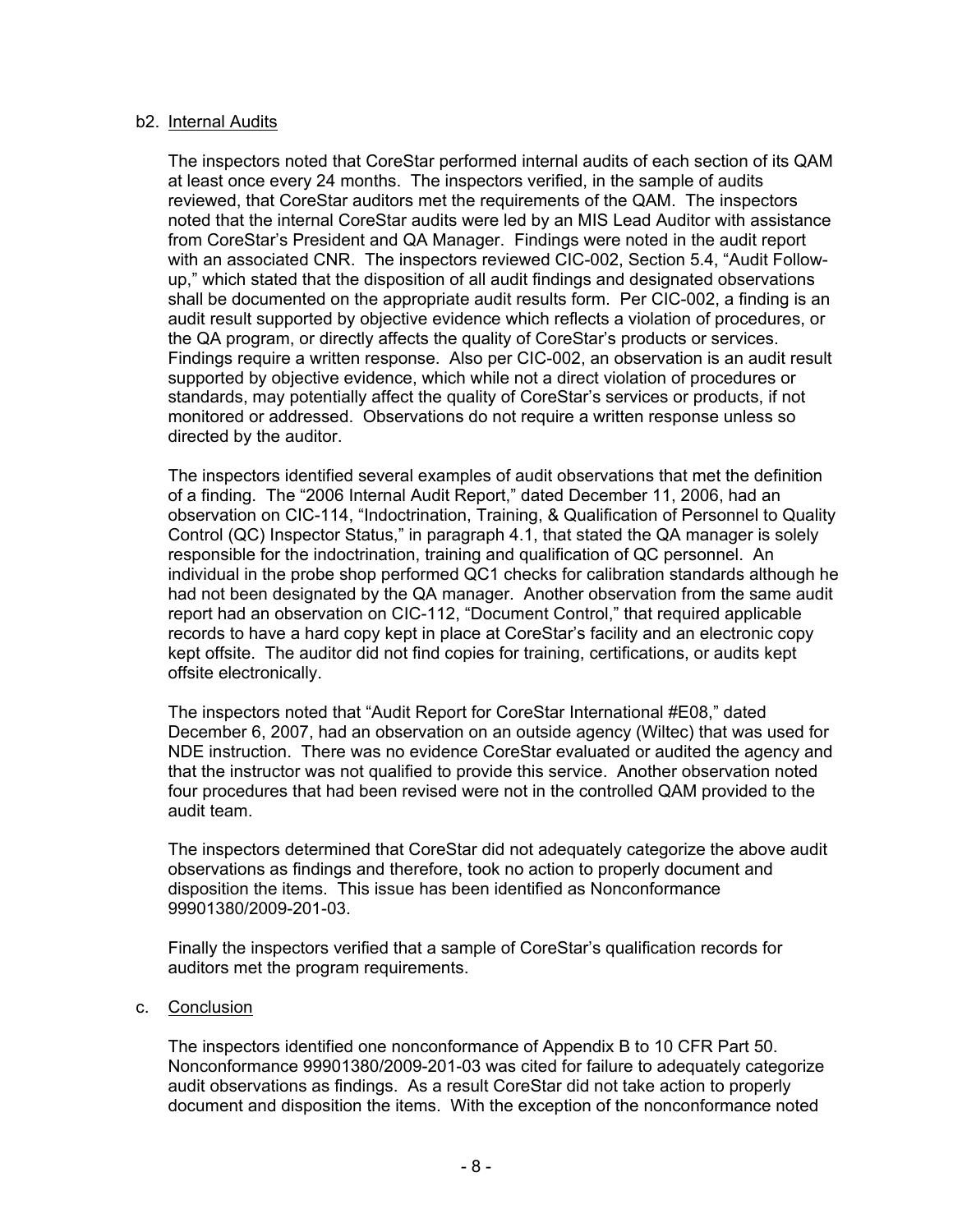above, the inspectors concluded that CoreStar's audit program requirements and implementation were consistent with the regulatory requirements of Criterion XVIII of Appendix B to 10 CFR Part 50.

#### 4. Procurement

#### a. Inspection Scope

The inspectors reviewed the CoreStar QAM and the implementing procedures that governed the vendor's control of procurement activities.

The inspectors reviewed a sample of completed purchase orders (POs) and associated certifications provided by CoreStar to determine whether CoreStar was meeting the applicable requirements of Appendix B, contractually imposed by its customers. The inspectors reviewed the completed order packages to verify that the parts and services provided adequately matched Certificates of Conformance provided by CoreStar.

The inspectors also reviewed CoreStar Procedure CIC-105, Revision 4, "Procurement Document Control," dated September 4, 2007 and a sample of CoreStar's POs to subsuppliers to verify the implementation of procurement document controls as required by 10 CFR 21.31, "Procurement Documents," and Criterion VII of Appendix B to 10 CFR Part 50, "Procurement Document Control."

#### b. Observations and Findings

The inspectors noted that all of CoreStar's activities were conducted under its Appendix B program. However, CoreStar did not have a classification system for identifying safety-related POs, parts, or services.

CoreStar performed a manual search of its POs from the previous two years to provide the inspectors with its safety-related POs. The inspectors found that CoreStar missed three POs which identified the requirement to meet Appendix B and Part 21, which should have been found during the manual search. The inspectors noted the observation as an administrative error due to CoreStar's lack of a classification system to identify safety-related POs.

In addition, the inspectors noted that CoreStar's customers did not always provide clear reasoning on why certain components should be safety-related. For example, certain customers requested that CoreStar provide ECT probes as safety-related. These probes can be used to provide safety-related services; however, the probes are not basic components. The inspectors noted that CoreStar had been audited by NUPIC for a specific scope of supply which included; ECT equipment hardware and related software, calibration standards, calibration services, and qualified NDE Technicians.

The inspectors further discussed safety classification with CoreStar and noted that it was providing Certificates of Conformance only when requested. CoreStar noted that it uses NQA-1 to meet the requirements of Appendix B. For Certificates of Conformance, NQA-1 requires, in part, that: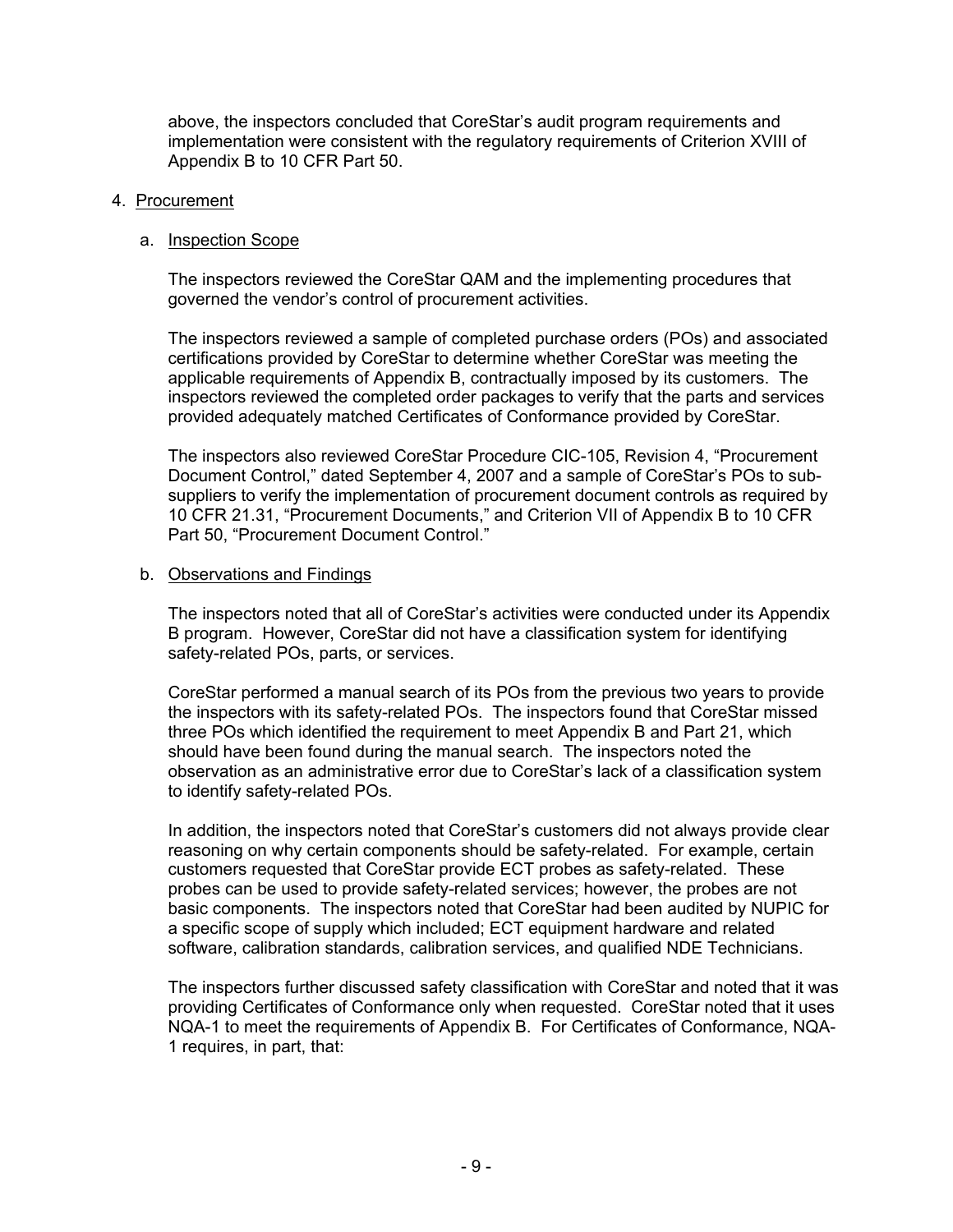"The certification system, including the procedures to be followed in filling out a certificate and the administrative procedures for review and approval of the certificates, shall be described in the Purchaser's or Supplier's quality assurance program."

However, the inspectors found that CoreStar did not establish procedures regarding its certification. This issue has been identified as Nonconformance 99901380/2009-201-04. The inspectors noted two examples where CoreStar's lack of procedures regarding Certificates of Conformance led to a failure to provide adequate certification:

- 1) CoreStar work order 3563 for safety-related standards and software provided to Master-Lee Energy Services (PO 5571, dated February 22, 2008,) and;
- 2) CoreStar work order 3641 for safety-related standards provided to Master-Lee Energy Services (PO 5581, dated March 24, 2008.)

The inspectors noted that CoreStar Procedure, CIC-105 outlined the requirements for the documentation of CoreStar procured products and services. The procedure included the responsibilities of the employees, QA manager, financial manager, and cognizant manager, the minimum information to be included in the PO, and requirements to impose 10 CFR Part 21, where applicable.

The inspectors noted that procurement documents for safety-related items or services specified the applicability of 10 CFR Part 21. However, three POs dated February 27, 2007, to MIS for qualified personnel to perform safety-related NDT (PO 4800, PO 4801, and PO 4802), did not specify that Appendix B to 10 CFR Part 50 applied. In each case, the POs specified ANSI/ASME N45.2, 1997, which satisfies the requirements of Appendix B. Discussions with the vendor revealed that this was an administrative oversight. A review of a PO issued to CalTech Labs for commercial calibration services, PO 4716, inappropriately specified 10 CFR Part 21. The inspectors observed this was another example of CoreStar lack of definition of safety classification. No findings of significance were noted.

c. Conclusion

The inspectors identified one nonconformance to 10 CFR Part 50, Appendix B. Nonconformance 99901380/2009-201-04 was cited for failure to describe a certification system for safety-related products or services provided by CoreStar. The inspectors concluded that CoreStar's implementation of procurement document controls to subsuppliers was consistent with the regulatory requirements of 10 CFR 21.31, "Procurement Documents," and Criterion VII of Appendix B to 10 CFR Part 50.

## 5. Measurement and Test Equipment

## a. Inspection Scope

The inspectors reviewed Section 15, "Control of Measuring and Test Equipment," of CoreStar's QAM and the procedures governing the implementation of the control of measurement and test equipment (M&TE) program to ensure the procedures provided adequate guidance consistent with the requirements of Appendix B to 10 CFR Part 50. The inspectors also reviewed the calibration records for all of CoreStar's M&TE used at the facility.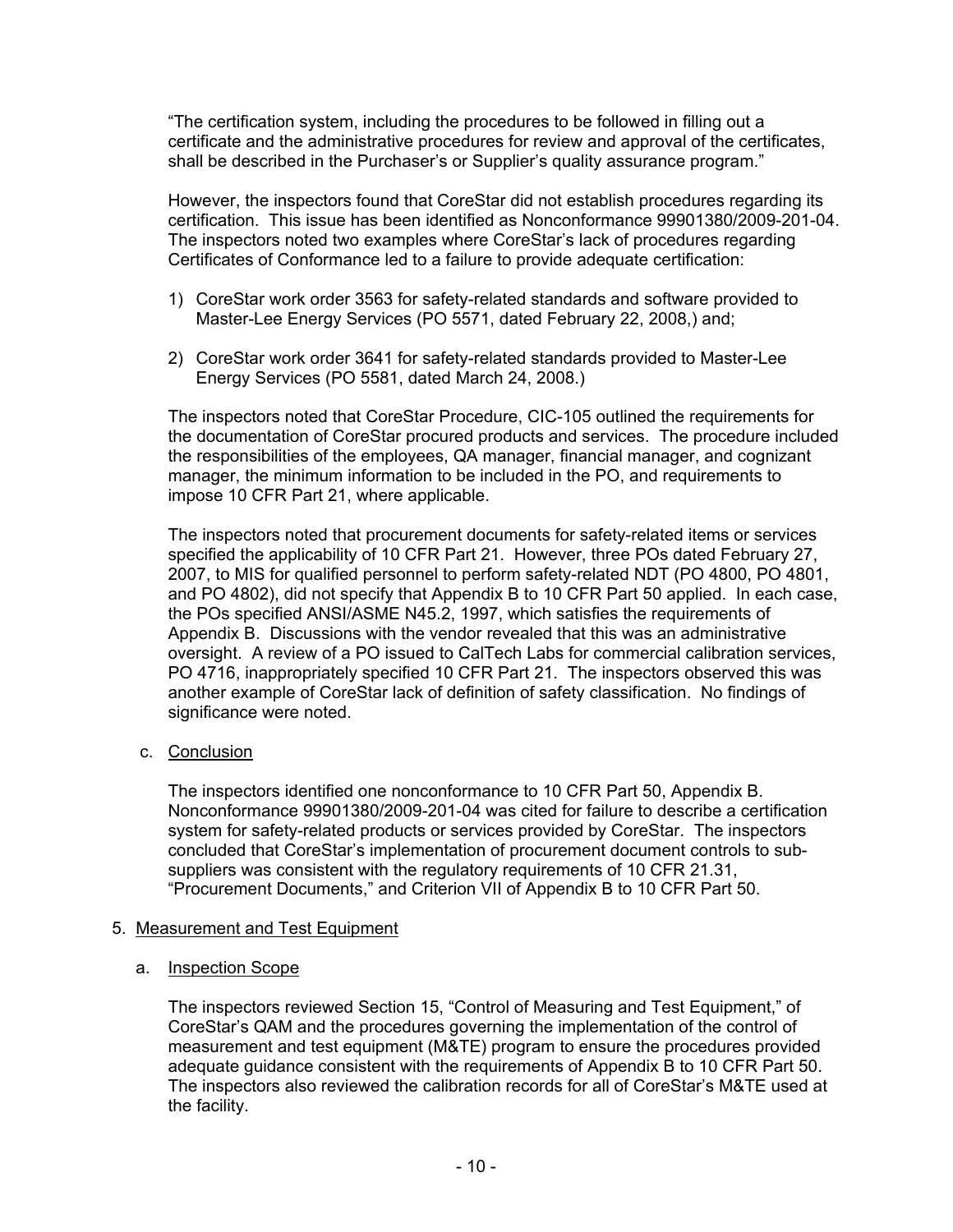# b. Observations and Findings

The inspectors noted that implementing procedure, CIC-500, "M&TE Preventive Maintenance and Calibration," Revision 1, dated October 15, 2008, established the process for defining the preventive maintenance and calibration program followed by CoreStar to ensure that the equipment used for calibration and inspection met the requirements of CIC-001, "Quality Assurance Manual." CIC-500 also stated that all equipment calibrations, whether performed internally or externally, shall be traceable to NIST.

The inspectors noted that all M&TE calibrations were performed by Cal Tec Laboratories, Incorporated (Cal Tec). Cal Tec was on CoreStar's ASL and was accredited to International Standards Organization (ISO) 17025-1999. The only instrument not calibrated by Cal Tec was a thermometer. The thermometer was calibrated by Micro DAQ. The certificate of calibration stated the thermometer was calibrated using standards traceable to NIST. CoreStar's M&TE was calibrated on a yearly basis. The inspectors reviewed the last two years for all of CoreStar's calibration records. No findings of significance were identified.

## c. Conclusion

Based on the review of CoreStar's control of M&TE process, implementing procedures, and calibration records, the inspectors determined that CoreStar's process met the requirements of Criterion XII of Appendix B to 10 CFR Part 50. No findings of significance were identified.

## 6. Training

## a. Inspection Scope

The inspectors reviewed Section 5, "Quality Assurance Program," of CoreStar's QAM and the procedure governing the implementation of the training and qualification program to ensure the procedures provided adequate guidance consistent with the requirements of Appendix B to 10 CFR Part 50. The inspectors also reviewed the training records for all of CoreStar's personnel at the facility.

## b. Observations and Findings

The inspectors noted that CoreStar implementing procedure, CIC-101, "Written Practice for the Training, Qualification, and Certification of Nondestructive Testing (NDT) Personnel," Revision 9, dated August 4, 2006, established the process for providing instructions and defining responsibilities for the training, qualification, and certification of CoreStar's NDT personnel for the American Society of Mechanical Engineers (ASME) Boiler and Pressure Vessel Code, Section XI and V, and American Society for Nondestructive Testing (ASNT)–SNT-TC-1A. The inspectors also reviewed CIC-102, "Training, Testing, and Qualification of NDT Personnel to Qualified Data Analyst (QDA) Status," Revision 5, dated May 5, 2006, which established the process for providing instructions and defining responsibilities for the training, qualification, and certification of CoreStar's NDT personnel to Qualified Data Analyst (QDA) status.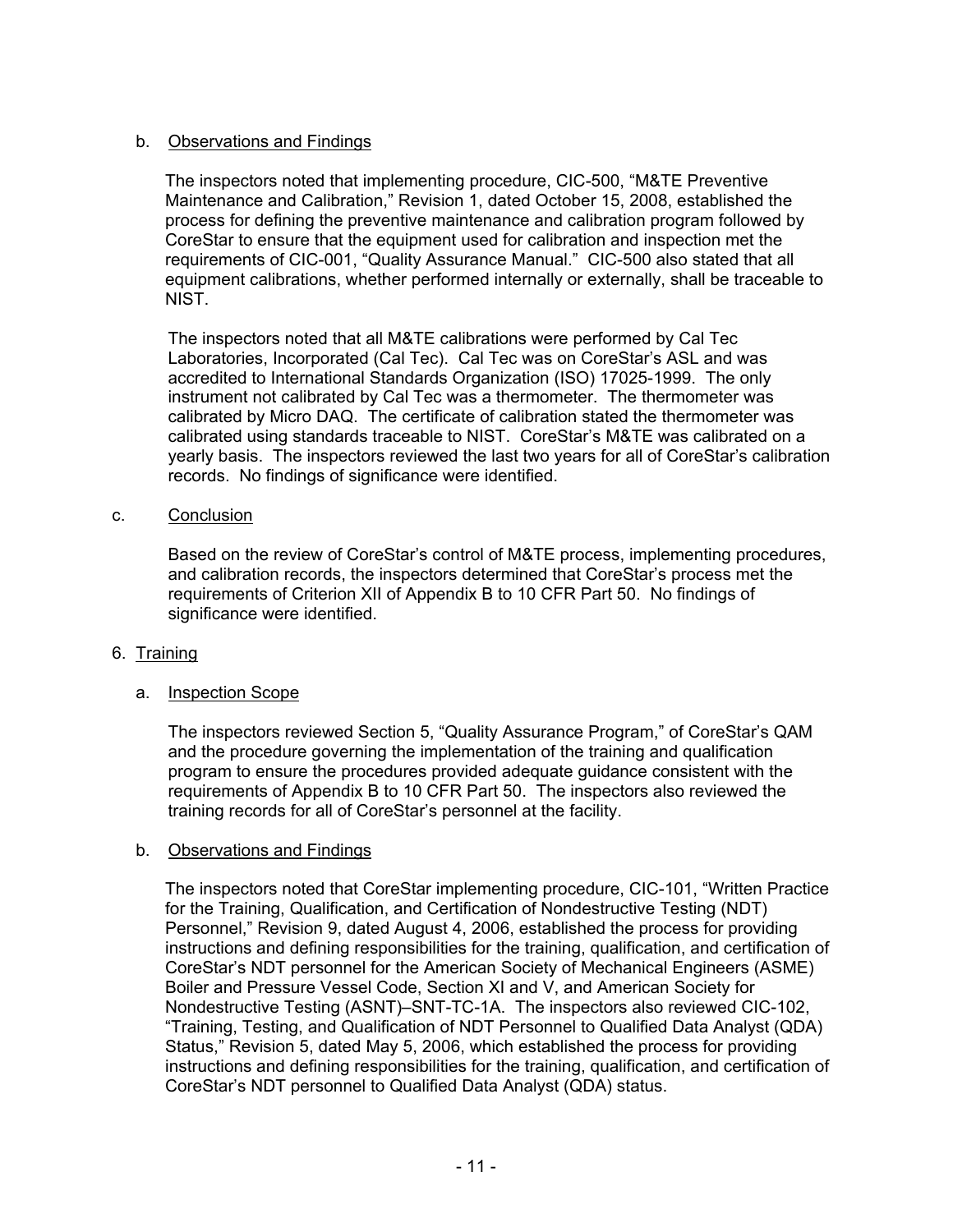The inspectors did not identify any issues regarding CoreStar's personnel training records.

c. Conclusion

Based on the review of CoreStar's training process, implementing procedures, and associated personnel records, the inspectors determined that CoreStar's process met the requirements of Criterion II of Appendix B to 10 CFR Part 50. No findings of significance were identified.

## 7. Organization

#### a. Inspection Scope

The inspectors reviewed CoreStar's organizational structure and functional relationships to verify compliance with Criterion I of Appendix B to 10 CFR Part 50. Specifically, the inspectors reviewed CoreStar's CIC-001 "Quality Assurance Manual," Revision 1, dated May 5, 2006, CIC-103 "Organization," Revision 1, dated May 5, 2006, associated procedures, and interviewed CoreStar personnel during this inspection.

#### b. Observations and Findings

The inspectors verified that CoreStar's QA program identified individuals responsible for implementation of QA procedures and instructions. The inspectors noted that CIC-103 defines the organizational structure and major responsibilities within CoreStar. This included an organizational chart, showing a direct link from the QA Manager to the company President. The inspectors verified that the organizational description adequately addressed the organizational structure, functional responsibilities, levels of authority, and interfaces.

The inspectors noted that CoreStar did not have a QA Manager at the time of the inspection. The President of CoreStar was acting as QA Manager until the company filled the open position. CoreStar management stated that they are actively seeking a QA Manager.

#### c. Conclusion

The inspectors concluded that CoreStar's organizational structure was consistent with the regulatory requirements of Appendix B to 10 CFR Part 50. No findings of significance were identified.

## 8. Exit Meeting

On February 26, 2009, the inspectors presented the inspection scope and findings during an exit meeting with CoreStar President, Edward Lopez, and other CoreStar personnel.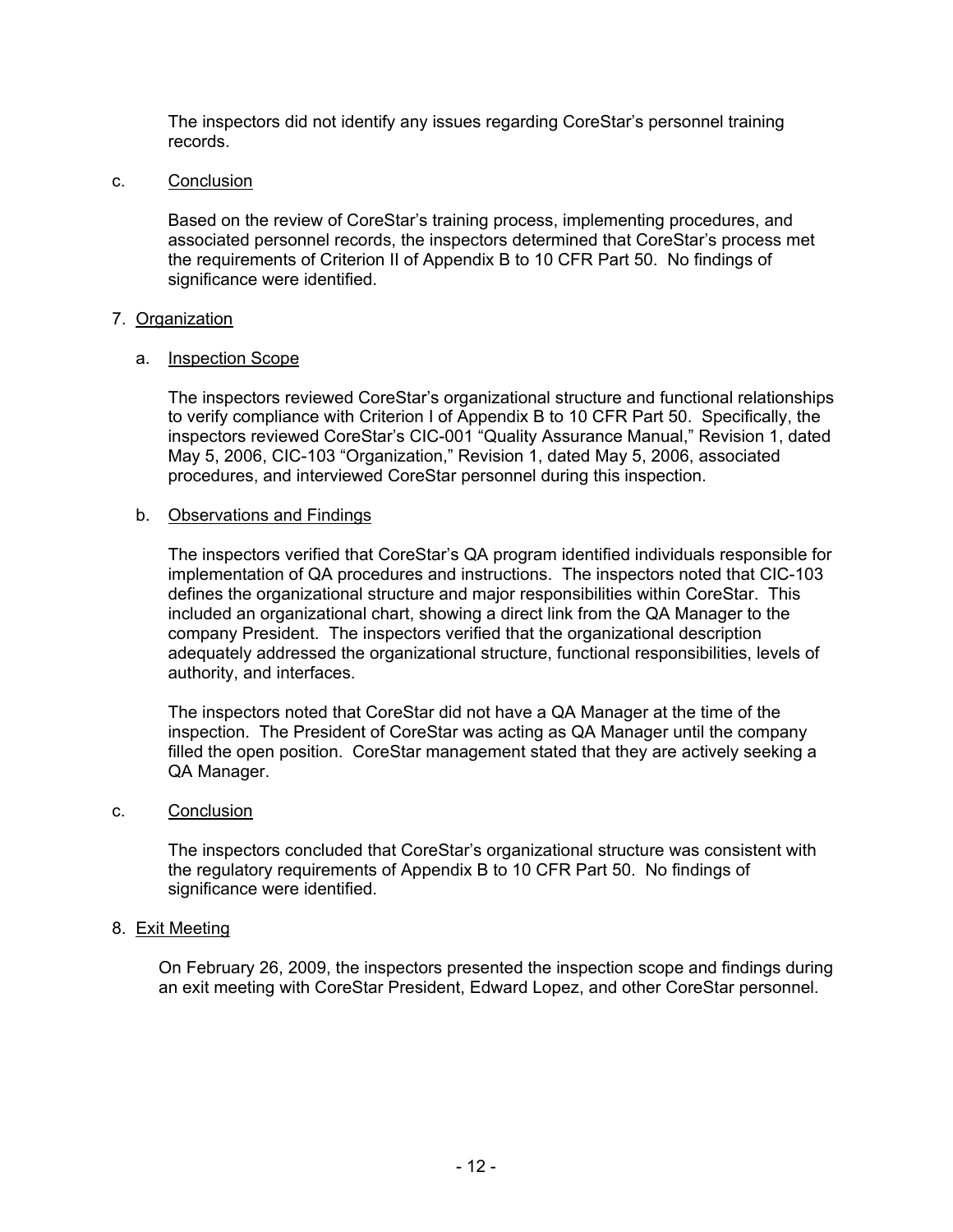# **ATTACHMENT**

#### 1. PERSONS CONTACTED

E. Lopez, President, CoreStar

R. Casario, Office Manager, CoreStar

M. Coradi, Vice President, Hardware Operations, CoreStar

## 2. INSPECTION PROCEDURES USED

IP 36100, "Inspection of 10 CFR Parts 21 and 50.55(e) Programs for Reporting Defects and Noncompliance" IP 43001, "Reactive Inspection of Nuclear Vendors"

## 3. LIST OF ITEMS OPENED, CLOSED, AND DISCUSSED

There were no NRC inspections of CoreStar's facility in Irwin, Pennsylvania in the previous five years.

| Item Number                                                                                                          | <b>Status</b>                                  | <u>Type</u>                                                        | <b>Description</b>                                                                                                  |
|----------------------------------------------------------------------------------------------------------------------|------------------------------------------------|--------------------------------------------------------------------|---------------------------------------------------------------------------------------------------------------------|
| 99901380/2009-201-01<br>99901380/2009-201-02<br>99901380/2009-201-03<br>99901380/2009-201-04<br>99901380/2009-201-05 | Opened<br>Opened<br>Opened<br>Opened<br>Opened | <b>NOV</b><br><b>NON</b><br><b>NON</b><br><b>NON</b><br><b>NON</b> | 21.21 Evaluations<br><b>Criterion XVI</b><br><b>Criterion XVIII</b><br><b>Criterion VII</b><br><b>Criterion XVI</b> |
|                                                                                                                      |                                                |                                                                    |                                                                                                                     |

## 4. LIST OF ACRONYMS USED

| <b>ANSI</b> | American Nuclear Standards Institute                         |
|-------------|--------------------------------------------------------------|
| <b>ASNT</b> | <b>American Society for Nondestructive Testing</b>           |
| <b>ASME</b> | <b>American Society of Mechanical Engineers</b>              |
| <b>CFR</b>  | Code of Federal Regulations                                  |
| <b>CNR</b>  | CoreStar Nonconformance Report                               |
| <b>CQVP</b> | Quality and Vendor Branch 1                                  |
| <b>DCIP</b> | Division of Construction, Inspection, & Operational Programs |
| DE          | Division of Engineering                                      |
| <b>ECT</b>  | eddy current testing                                         |
| <b>EQVB</b> | <b>Quality and Vendor Branch</b>                             |
| IP.         | <b>Inspection Procedure</b>                                  |
| <b>ISO</b>  | International Standards Organization                         |
| M&TE        | <b>Measurement and Test Equipment</b>                        |
| MIS.        | Maintenance & Inspections Services, Incorporated             |
| <b>NDE</b>  | nondestructive examination                                   |
| <b>NDT</b>  | Non Destructive Testing                                      |
| <b>NIAC</b> | <b>Nuclear Industry Assessment Committee</b>                 |
| <b>NIST</b> | National Institute of Standards & Technology                 |
| <b>NRC</b>  | <b>Nuclear Regulatory Commission</b>                         |
| <b>NRO</b>  | <b>Office of New Reactors</b>                                |
|             |                                                              |